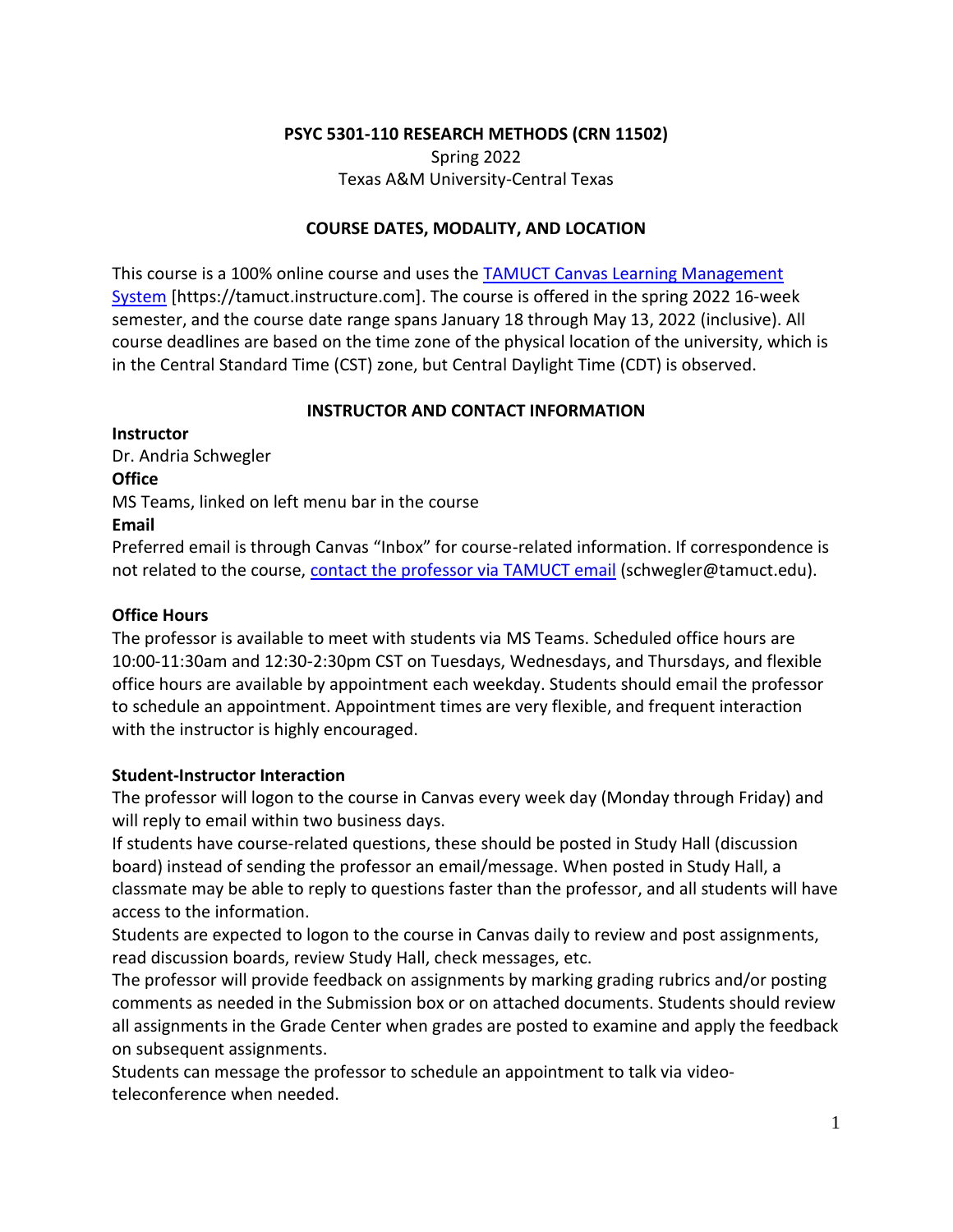# **WARRIOR SHIELD**

# **Emergency Warning System for Texas A&M University-Central Texas**

**SAFEZONE.** SafeZone provides a public safety application that gives you the ability to call for help with the push of a button. It also provides Texas A&M University-Central Texas the ability to communicate emergency information quickly via push notifications, email, and text messages. All students automatically receive email and text messages via their myCT accounts.

Downloading SafeZone allows access to push notifications and enables you to connect directly for help through the app.

You can download SafeZone from the app store and use your myCT credentials to log in. If you would like more information, you can visit the [SafeZone](http://www.safezoneapp.com/) website [www.safezoneapp.com].

To register SafeZone on your phone, please follow these 3 easy steps*:*

- 1. Download the SafeZone App from your phone store using the link below:
	- o [iPhone/iPad:](https://apps.apple.com/app/safezone/id533054756) [https://apps.apple.com/app/safezone/id533054756]
	- o [Android Phone / Tablet](https://play.google.com/store/apps/details?id=com.criticalarc.safezoneapp)
		- [https://play.google.com/store/apps/details?id=com.criticalarc.safezoneapp]
- 2. Launch the app and enter your myCT email address (e.g. {name}@tamuct.edu)
- 3. Complete your profile and accept the terms of service

# **COURSE INFORMATION**

# **Course Overview and Description**

Study scientific methods of research, types of research, and research design. Review, analyze and interpret research findings in major field and develop a research project with the assistance of the instructor. Prerequisite(s): COUN/PSYC 5300 or equivalent graduate statistics course.

# **Student Learning Outcomes**

# *Course Learning Outcomes and Assessments*

1. *Demonstrate comprehension and application of fundamental principles, generalizations, or theories regarding research methods*. Students will read and write about information regarding conducting research and types of research designs including research ethics, research hypotheses, validity, reliability, correlational research, survey research, experimental research, independent and repeated measures designs, and writing research proposals and reports. Students will demonstrate their ability to comprehend and apply these concepts on weekly discussions, human subjects in research training, ethical writing quiz, chapter quizzes, needs assessment/program evaluation activity, article summaries, research proposal assignments, proposal peer reviews, and the final exam. Students will also identify and summarize information learned in content area specialization courses to their research projects.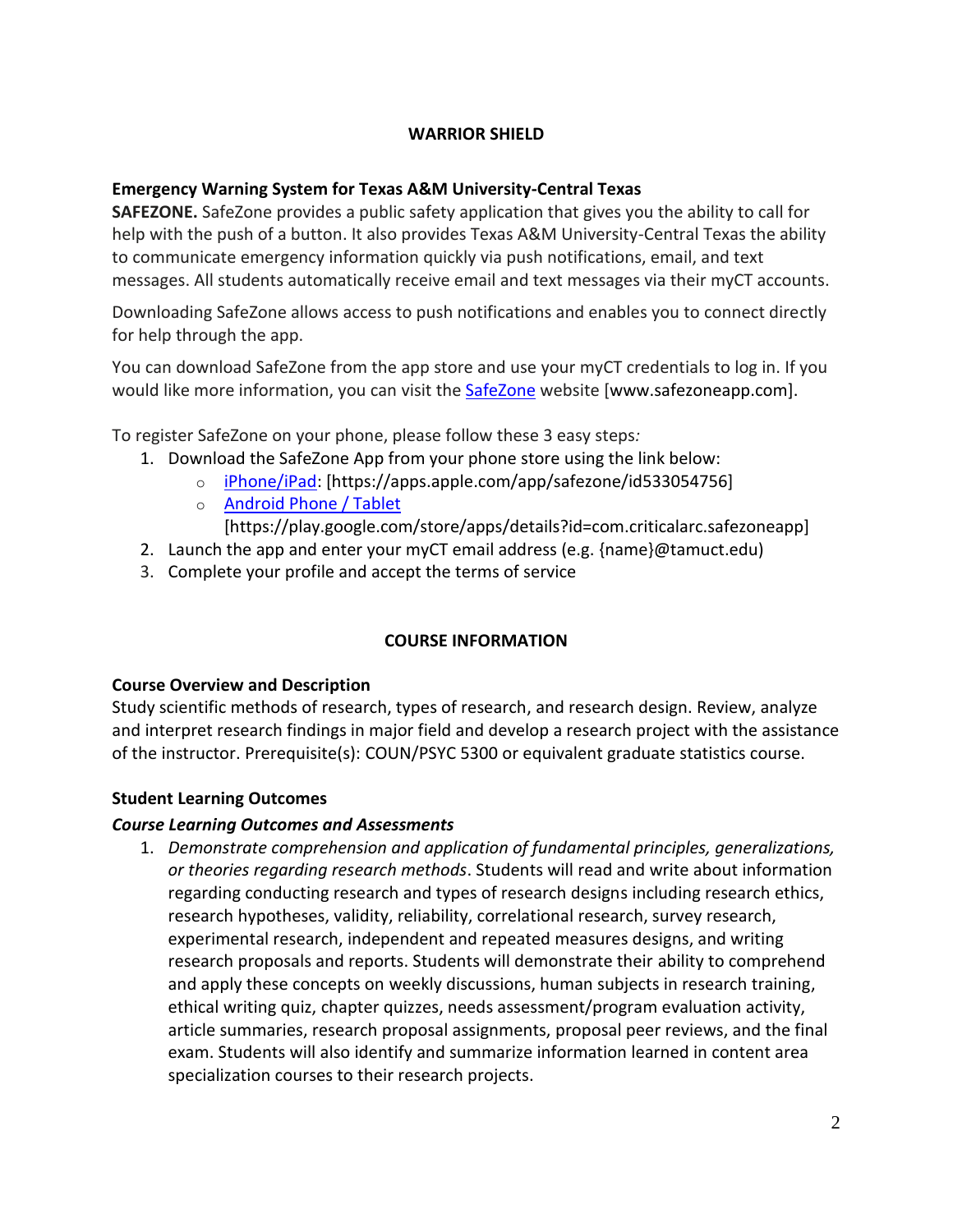- 2. *Analyze and critically evaluate ideas, arguments, and points of view*. Students will respond to others' work (including that of peers and experts in the field) on research topics and substantiate their points of view with theory and research on weekly discussion posts and replies, the needs assessment/program evaluation activity, peer reviews of research proposals, article summaries, and the rationale to justify the research project. Students will also write research hypotheses that are supported by existing research on research proposal assignments.
- 3. *Integrate course material to improve thinking, problem solving, and decision making*. Students will apply the course material to authentic research contexts. Students will develop and design a novel research proposal supported by existing empirical research to address a self-identified problem, issue, or gap in knowledge. In addition, students will demonstrate their ability to apply information from the course on the APA style quiz, needs assessment/program evaluation activity, IRB Protocol Form, and proposal peer reviews.
- 4. *Demonstrate skill in expressing oneself in writing*. Using appropriate APA style, students will write a variety of assignments including weekly discussion posts and replies, summaries of existing research, a series of assignments related to the research proposal in addition to the final, properly formatted research proposal manuscript, and final exam essays.

### **Required Reading and Textbook(s)**

American Psychological Association. (2020). *Publication manual of the American*  Psychological Association (7<sup>th</sup> ed.). Washington, DC: Author. (ISBN: 978-1-4338-3216-1)

- Gravetter, F. J., & Wallnau, L. B. (2017). Statistics for the behavioral sciences (10<sup>th</sup> ed.) Belmont, CA: Wadsworth. (ISBN: 978-1305504912) **OR** comparable textbook from PSYC 5300
- Stangor, C. (2015). *Research methods for the behavioral sciences* (5<sup>th</sup> ed.). Stamford, CT: Cengage. (ISBN: 978-1-285-07702-4)

Research articles retrieved from the University library.

*A student of this institution is not under any obligation to purchase a textbook from a universityaffiliated bookstore. The same textbook may also be available from an independent retailer, including an online retailer (Sec. 51.9705).*

#### **COURSE REQUIREMENTS**

#### **Course Sequence of Instruction**

This course is organized into weekly learning modules (on the "Modules" link on the left menu bar). Each module requires students to perform the following actions. Complete these actions in the following order for each module.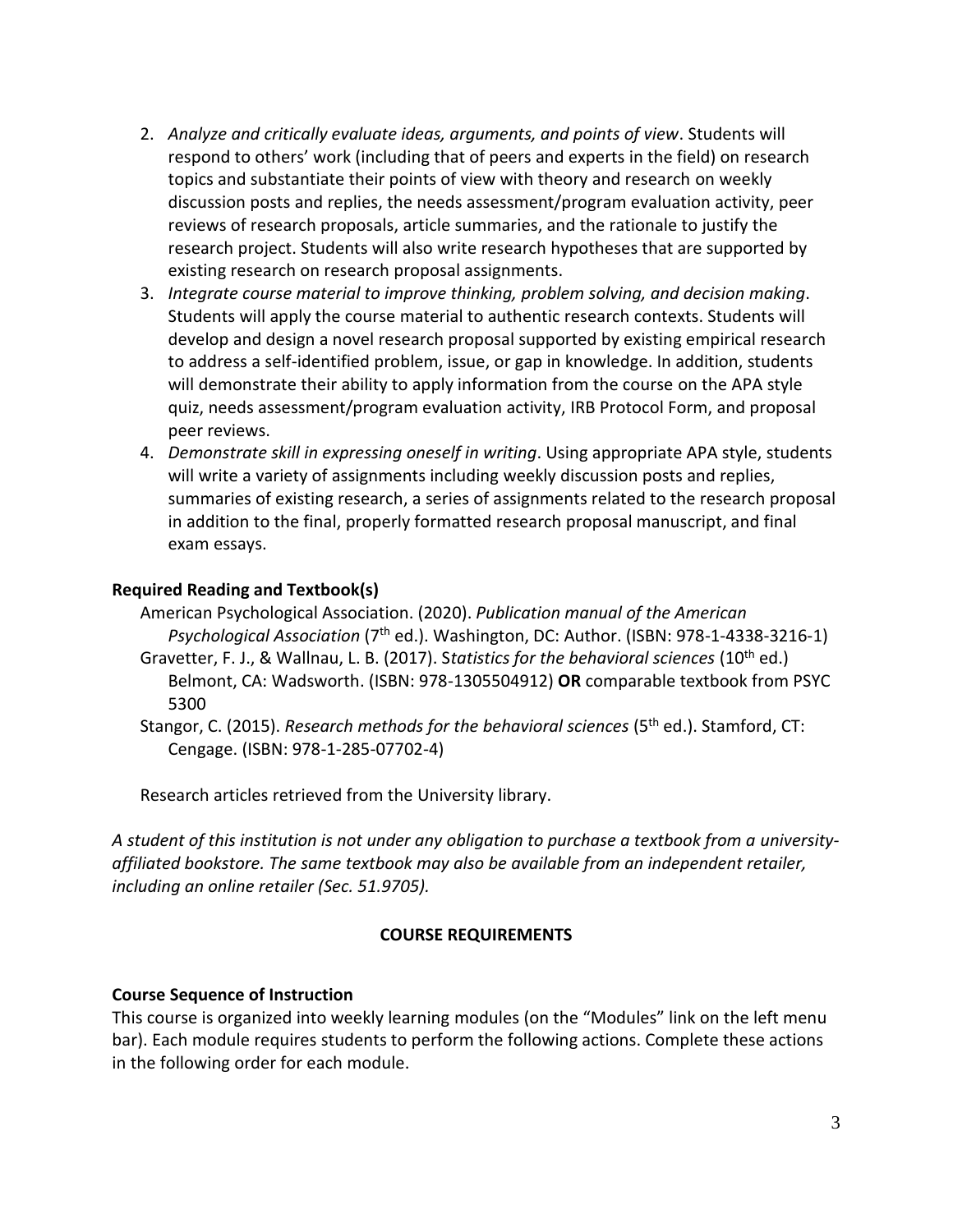- **1) When first logging on to Canvas, read the module learning objectives for each module before completing any course assignments.**
	- **a.** The learning objectives for each module should serve to direct students' attention to important course content and describe the alignment between learning outcomes, assignments, and assessments of the learning outcomes.
- **2) Participate in Study Hall by posting and responding to questions at any time as you study** (on the "Discussions" tab on the left menu bar).
	- a. In the spirit of student-led study groups, the professor created a virtual space for informal, student-to-student (and student-to-professor) communication concerning matters related to this class. All questions related to the academic content of this class should be asked in Study Hall. Students are expected to respond to their classmates' questions/comments with helpful explanations. Students who can answer a posted question or provide assistance should not wait for the professor to respond. Student led discussion of academic content is expected in Study Hall just as it is in the Concept Application Discussion forums; however, the professor will monitor Study Hall and will respond to any post that is not adequately addressed by peers (e.g., posts that are unanswered, posts that include inaccurate information, etc.). While students should provide accurate information in their posts, Study Hall posts are ungraded and present a low threat way of interacting with classmates to help each other learn.
	- b. Study Hall is designed to bring students together for mutual support and problem solving in a low threat environment. In addition, this online environment allows your personal information to remain private; you do not have to share personal emails or phone numbers with classmates.
	- c. To use Study Hall effectively, students should check the forum each time they log on to the class and perform the following actions:
		- i. Ask for explanations by creating a new thread in the Study Hall forum. It is acceptable to ask for assistance on any topic in the course **except specific items that are graded** (e.g., questions on exams).
			- 1. Please note: There are NO graded group projects in this class. All graded assignments must be completed individually with no assistance from classmates, tutors, or other people. **While learning is not a solo endeavor, assessment is!** If you cannot understand this distinction or if you are unsure what acts constitute academic dishonesty, ask the professor before engaging in the behavior.
		- ii. Offer explanations to other students by replying to a question thread.
		- iii. Read old Q&A threads as a study tool and reference. Peer explanations are another source of examples and clarifications in addition to your textbook, readings, and your communications with the professor.
		- iv. Network! Don't lose sight of the fact that your classmates are (or will soon be) your colleagues in your profession. Establish professional contacts now that you can rely upon later.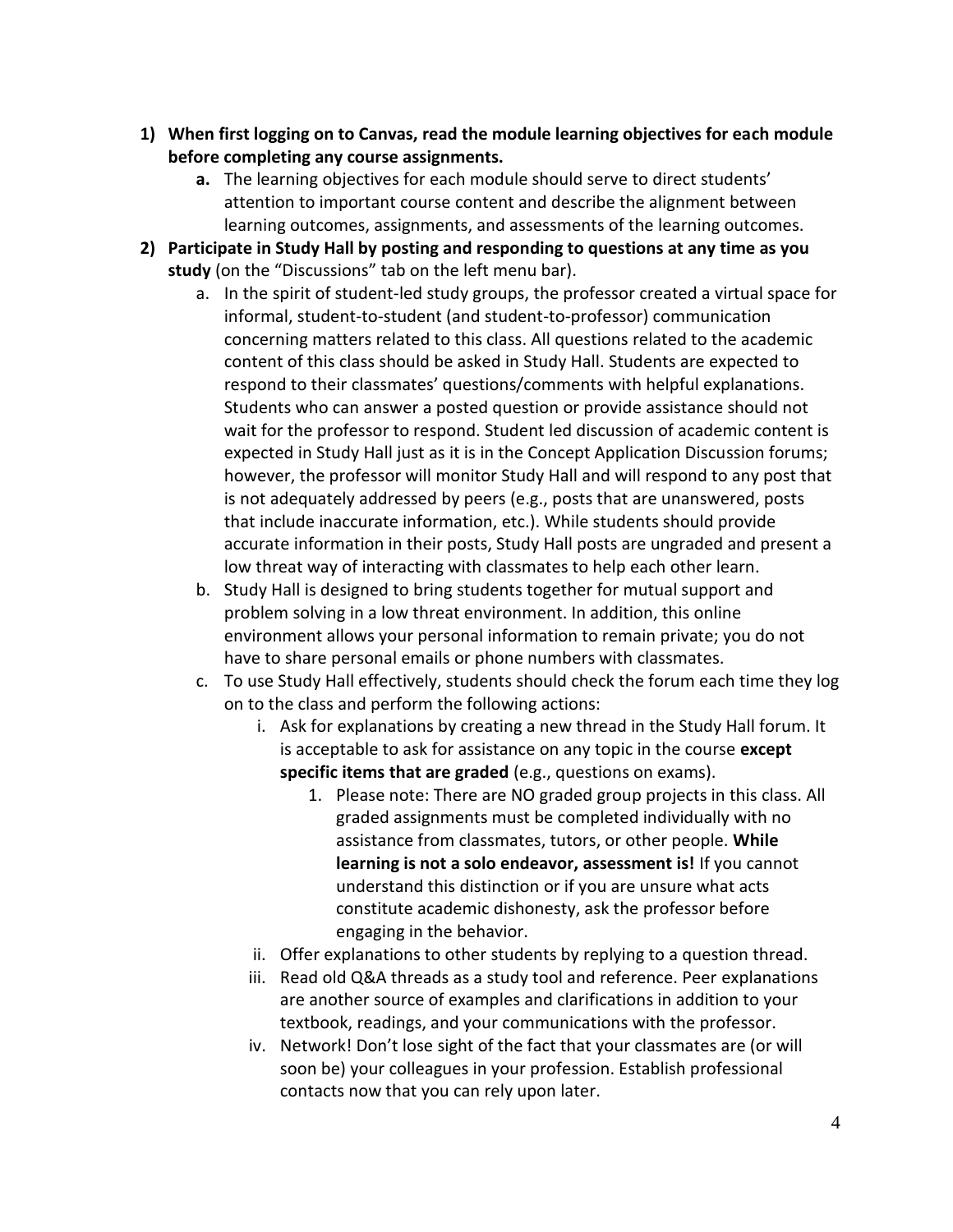- d. Students should know that Study Hall is a public forum, and all students in the course can access and read all postings; therefore, **private information should not be discussed in Study Hall** (e.g., personal problems or events, confidential information including grades and disability accommodations, and other issues that should be kept between the student and professor only). If students have a personal or confidential topic to discuss, the student should send an email addressed to the professor only via the Inbox tool.
- 3) **Read/work through the assigned chapter(s) in the Stangor and APA Manual textbooks.** These texts provide the primary content for the course. They introduce students to specific research designs, issues to consider when conducting research, and APA style. Follow the steps below when beginning each chapter. (For more information on this technique, search "SQ3R" on the web.)
	- a. **Survey** Before reading, spend 2 minutes flipping through the pages of the chapter to get a general idea of the chapter content. During this time, read only titles, headings, subheadings, and captions for pictures, tables, graphs, etc. for the entire chapter.
	- b. **Question** Next, go back to the beginning of the chapter and flip through it again, turning the title, headings, and subheadings into questions. Guess a plausible answer to each question. Finally, review the section at the beginning of each chapter and consider responses to these questions. Review previous chapters before reading the new chapter, if needed.
	- c. **Read** Go back to the beginning of the chapter and start reading. Slow down your speed for difficult passages, reread captions for graphs and tables as you encounter them, reread sections that are unclear, and read only a section at a time.
	- d. **Recite** At the end of each section, stop reading and go back to take notes from the text, writing them in your own words. Do not copy notes verbatim from the text. Use the publisher provided PowerPoint slides to organize the notes you take from each chapter if desired. **The material in this class is cumulative, and you will be expected to apply it, not merely remember it.** As such, you must understand the rationale for techniques as you encounter them because this information will be applied to developing your research proposal as the course progresses.
	- e. **Review** After reading the text and taking notes, close the book to check yourself regarding how much you can remember. Restate as much content as you can in your own words. To verify that you can remember information from each section, open the text and review only the section headings. Explain the concepts out loud to yourself in that section. Reread and explain any concepts you cannot remember without prompts.

#### **4) Use the PowerPoint (PPT) slides for each chapter to take notes from the Stangor text.**

a. See the 'Recite' section of the SQ3R method above for taking notes as you read the text. The use of these slides is optional. Some students prefer to take notes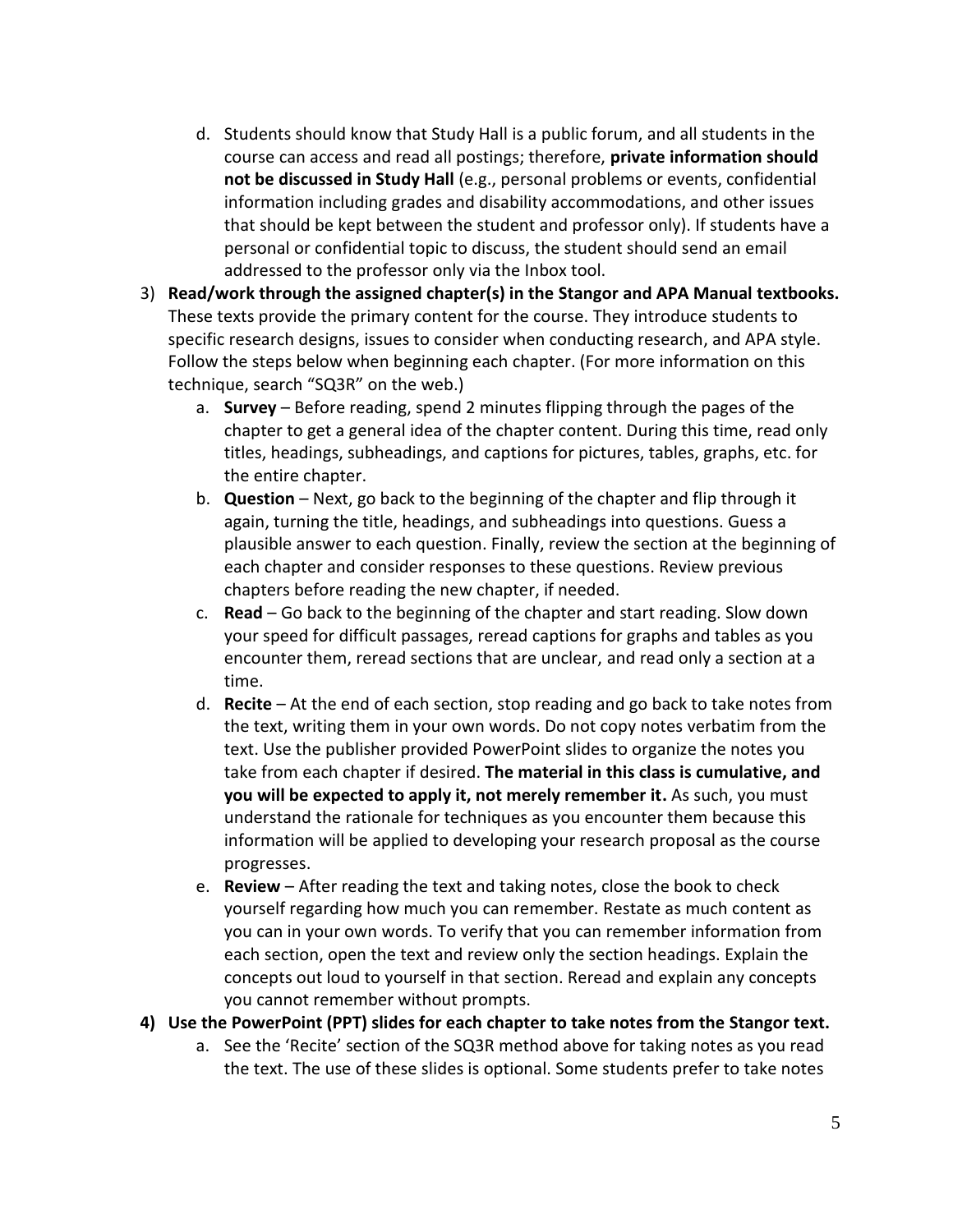on the slides; others prefer to use only the text. Use the technique that works best for you.

- **5) Make an appointment for virtual office hours (synchronous communication) or email the professor (asynchronous communication) for assistance when needed.**
	- a. The professor will log on to the class daily on weekdays (Monday through Friday), unless otherwise announced. The professor will respond as quickly as possible to emails, usually within two business days. All course-related email should be conducted through the "Inbox" tool linked on the left menu bar.
	- b. In addition, the professor will hold synchronous, online office hours as requested by appointment using MS Teams. During these office hours, students may log on and interact with the professor in real time. Students will need a headset with microphone (or speakers and a microphone) to use this option on their computers, or students can dial into the session on their phones. If using a computer, students should use a headset if possible when speaking in the environment to reduce echo and feedback, and students should use a wired (not wireless) internet connection. MS Teams is linked on the left menu bar in class.

# **6) Write the Concept Discussion for each module.**

- a. Concepts that are critical to grasp or are typically challenging for students are identified in the Concept Application Discussion prompts. Students are to select any concept of their choice and write an explanatory paragraph about it. Each paragraph should be between 8-12 sentences, should be well-organized, and should fully explain the concept.
- b. Classmates will read and discuss concept explanations in the discussion forums in class after initial posts are submitted. Students should write and review those concepts they find most challenging to get the most learning benefit from the assignment.
- c. Initial posts are due by the end of the day on Thursdays (i.e., 11:59pm CST) prior to the close each Module. Replies to initial posts are due with the remaining assignments on Mondays by 8:00am CST.

# **7) Take the Chapter Quiz for each module.**

a. A timed multiple choice quiz will accompany each chapter. Complete the quiz only after reading the chapter thoroughly, taking notes, and reviewing the content. Quizzes are available in each Module.

# **8) Review and complete research process assignments.**

- a. Throughout the semester, students will complete activities that underlie the research process. In addition to the chapter quizzes, students will review information pertaining to ethical writing and take a quiz over that content. Students are expected to uphold ethical writing standards in every assignment submitted for the course. Students will also take an APA style quiz on the material presented in the APA Manual and are expected to use correct APA style on all assignments submitted for the course.
- b. To gain exposure to the research process, students will complete CITI training for the protection of human research participants, and students will complete an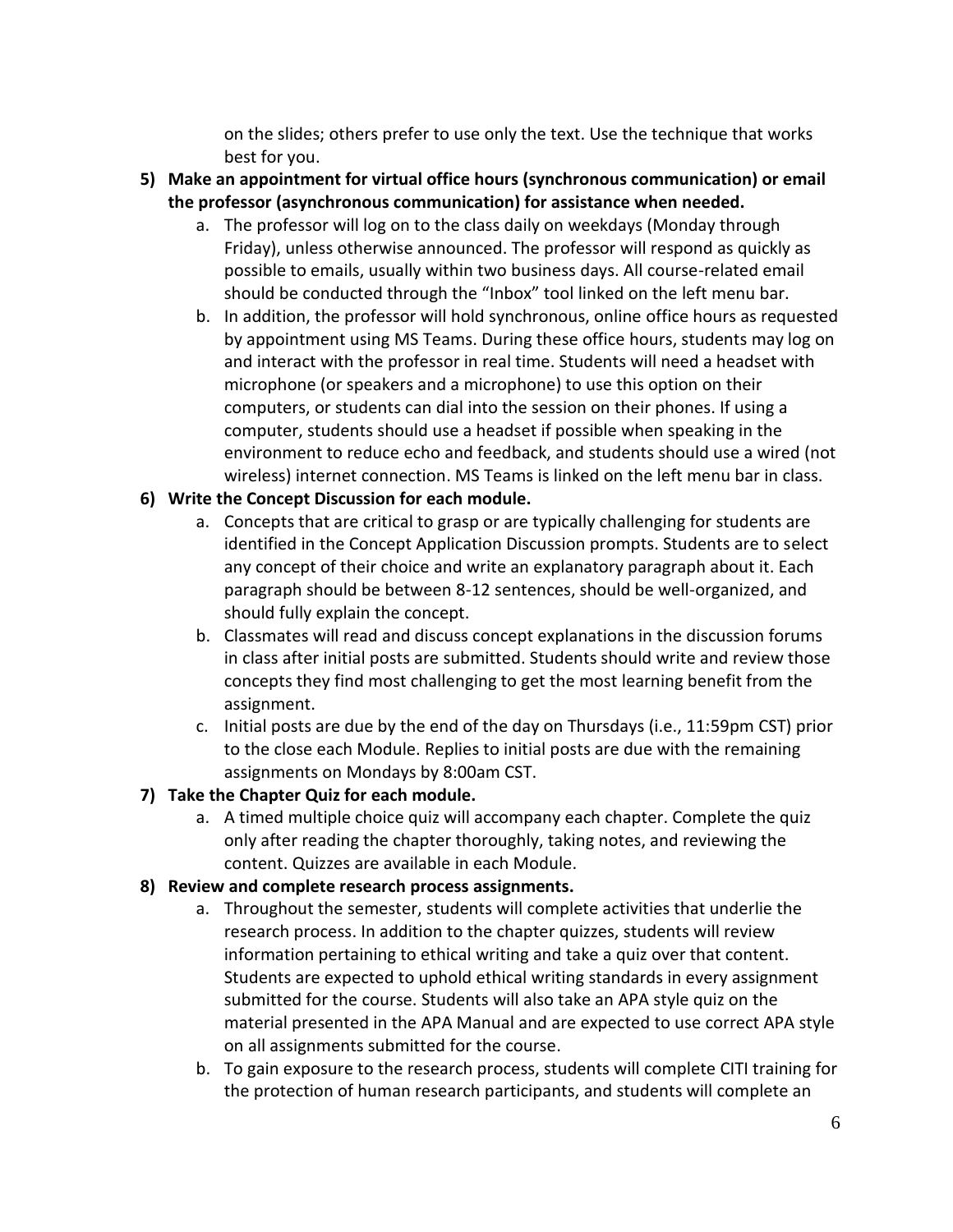IRB Protocol Form for their proposals. These forms will NOT be submitted to the IRB.

c. Students will also perform a needs assessment or program evaluation activity to apply the skills they gain from the course content.

# **9) Research and write research proposal assignments.**

a. Students will complete a series of writing assignments throughout the semester to develop a research proposal, and students should be actively researching and writing these assignments in every module in the course. Students will engage in all steps of the research process from initial idea development through submission of a full research proposal. Students will not collect data for their projects but will complete the course poised to do so if they desire in future work provided they obtain IRB review and approval. Any students who are interested in continuing to work on their research should notify the professor for additional information and sponsorship.

# **10) Comprehensively review course content and take the comprehensive final exam.**

- a. The final step of study will be completing a comprehensive final exam. Once the exam is started, it must be completed in the same session. The material in this course is cumulative, and as such, all course content covered prior to the exam is testable material.
- **b. When completing the exam, students should use a hardwired internet connection, NOT a wireless connection.**
- c. Links to the exam are available in Canvas on the "Modules" tab.

# **Course Assignments**

*Concept Discussions (14.0% of Overall Course Grade)* **(10 points each, 14 assignments due)***.* Active online participation in diverse learning activities that are delivered throughout the learning process is expected in this course. One of these activities is the class-wide, concept discussion forums. Students are expected to write an explanation (approximately one page, double-spaced, 12 point font) of one of the critical concept prompts or activities provided by the professor in the **student's own words** (quoting or closely paraphrasing from any source will not receive credit), and submit the explanation of the concept each week in the corresponding module's discussion forum in Canvas. The professor identified concepts and learning activities in each module that are critical for students to understand. Researching the topic, writing, reading others' posts, and discussing these concepts will help students recognize and clarify their understanding of concepts as they progress through the course. In addition to including information from the course textbook, students should research reputable information on the internet to include in the discussion to extend explanation of the concepts for classmates. The following rubric will be used to grade discussion forum participation and concept explanations.

# Post Content:

0 = no post; or post is not explicitly related to an assigned prompt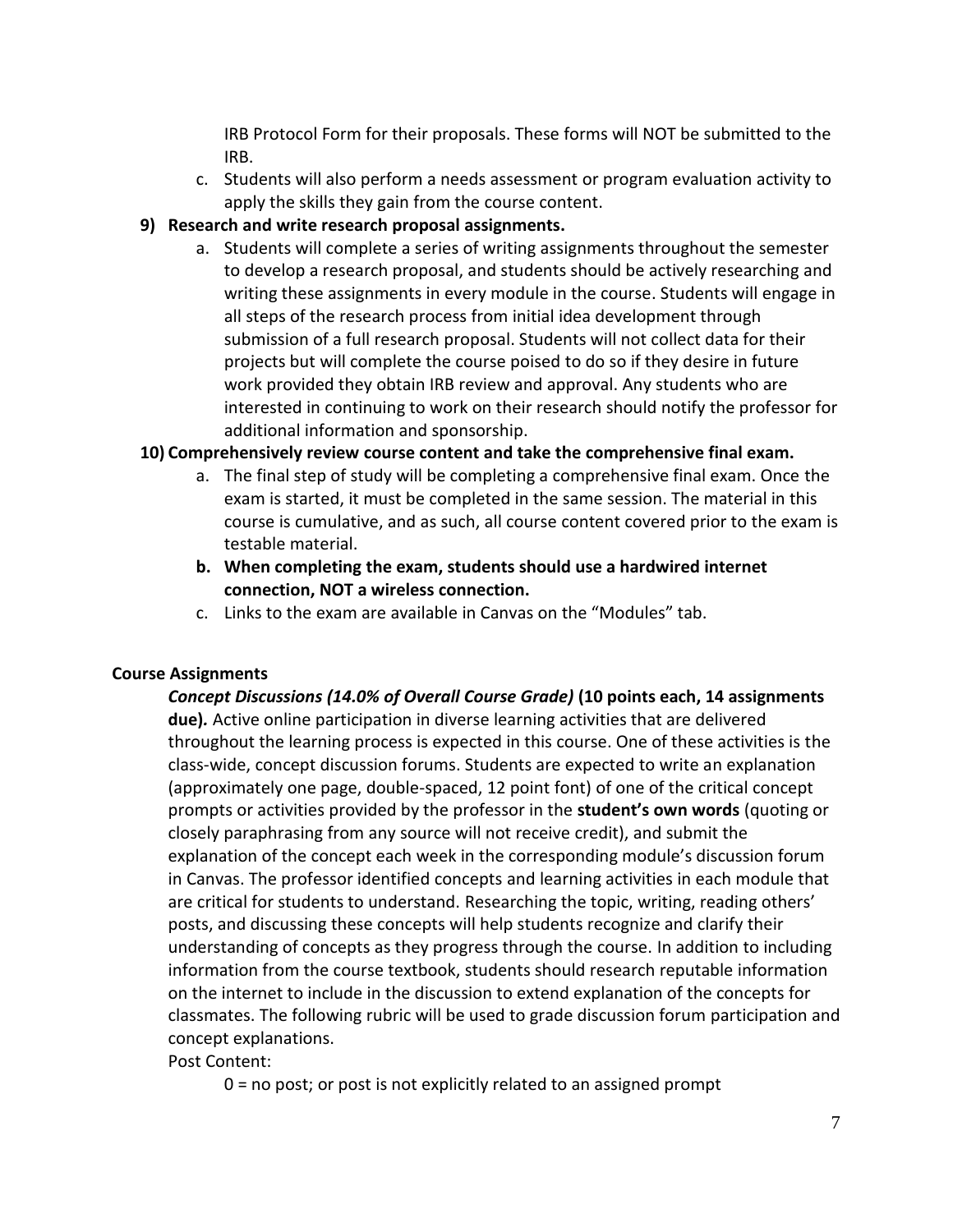1 = concept is stated in post; relevant terms are not defined; concept is not explained

2 = concept is stated in post and relevant terms are defined but a clear explanation of the concept is missing; or concept is stated in post and a clear explanation of the concept is provided but relevant terms are not defined 3 = concept is stated in post; relevant terms are defined; a clear explanation of the concept is provided; and reputable information that extends the discussion in the textbook is summarized and cited

4 = concept is stated in post; relevant terms are defined; a clear explanation of the concept is provided; reputable information that extends the discussion in the textbook is summarized and cited; and illustrative examples or applications of the concept are provided

Reply Content (two required):

0 = no reply; reply merely states agreement with post content or indicates "good job;" reply contains inaccurate information

1 = reply merely restates content of the original post but adds no new information

2 = reply adds new information and extends the consideration of the concept beyond what has already been posted

Writing Standards (Post and Replies):

0 = no post; several writing and usage errors interfere with comprehension of the explanation

1 = some grammatical errors distract the reader and slow comprehension of the explanation

2 = few grammatical errors if any; errors do not interfere with comprehension or distract reader

# *Chapter Quizzes (14% of Overall Course Grade) (14 quizzes worth 10 points each)*.

Quizzes covering content from the assigned chapters in the Stangor text will be given at regular intervals during the semester (see Course Calendar for dates and chapters). Quizzes will consist of questions in multiple-choice format, and questions will be drawn from textbook readings, PowerPoint information, and class activities and projects. These exams are timed and must be completed independently in the same session they are begun. Students may not seek assistance from other students on quizzes. Direct all questions to the professor.

*Research Process Assignments (23% of Overall Course Grade)* **(40 points each, 5 assignments due; 10 points each, 3 assignments due).** Students will engage in assignments that provide instruction on the foundation underlying research. Students will review ethical writing materials and take a quiz on the information in addition to using it in all writing assignments. Students will read and study the APA Manual and take a quiz on the information in addition to using it in all writing assignments. Students will complete CITI training regarding the use of human participants in research, and students will complete an IRB Protocol Form for their research proposals based on the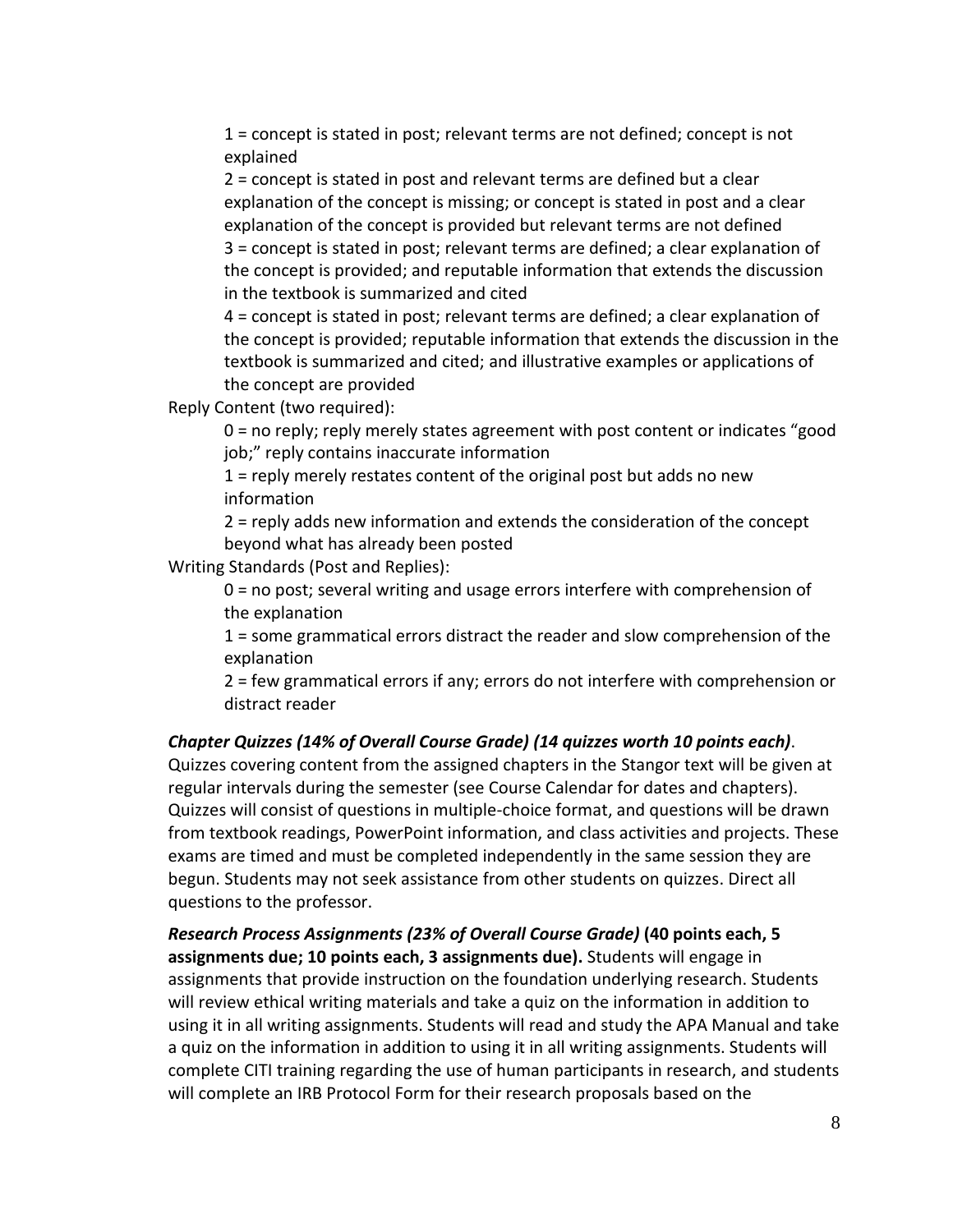information learned from CITI training. Students will experience the peer review process both as a reviewee and reviewer by providing a peer review of at least 3 peers' proposals. At the end of the semester, students will apply information obtained in the course to develop a needs assessment or program evaluation activity.

*Research Article Summaries (12.0% of Overall Course Grade)* **(30 points each, 4 assignments due)***.* Students will read first-hand reports of empirical research on their research proposal topics that are published in peer-reviewed journals. In addition to discussing this research on other assignments, students will submit summaries of these articles that include a critical analysis of the content. Students should upload a copy of the original research article with each article summary assignment. Each Research Article Analysis will be grading using the following rubric.

### Introductory Paragraph of Article Summary

Thesis statement for article summary explains the purpose of the research 0 = none present, or thesis statement does not explain purpose of

research summarized

1 = thesis statement explains the purpose of the research without referring to the summary assignment itself; thesis statement focuses on importance of variables not on fact of writing a summary

Explanation of the variables in the research [i.e., independent variable (IV) being manipulated and dependent variable (DV) being measured]

0 = none present, or variables are not correctly identified

2 = at least one variable is accurately identified and explained

3 = all variables (independent and dependent) are correctly identified and explained

# Statement of Research Questions/Hypotheses

0 = no description of research questions/hypotheses addressed in the summary

1 = description of research questions/hypotheses addressed in the summary

#### Summary of Introduction

0 = no description of background research is addressed in the summary

2 = description of background research includes some relevant information to justify study but omits important information

3 = description of background research includes necessary information to justify study (e.g., rationale explains how research contributes new

information to the area, rationale clarifies why replication is important)

### Summary of Method

Description of participants

0 = no description of research participants

1 = description of participants omits relevant characteristics (e.g., *n*, age, experience)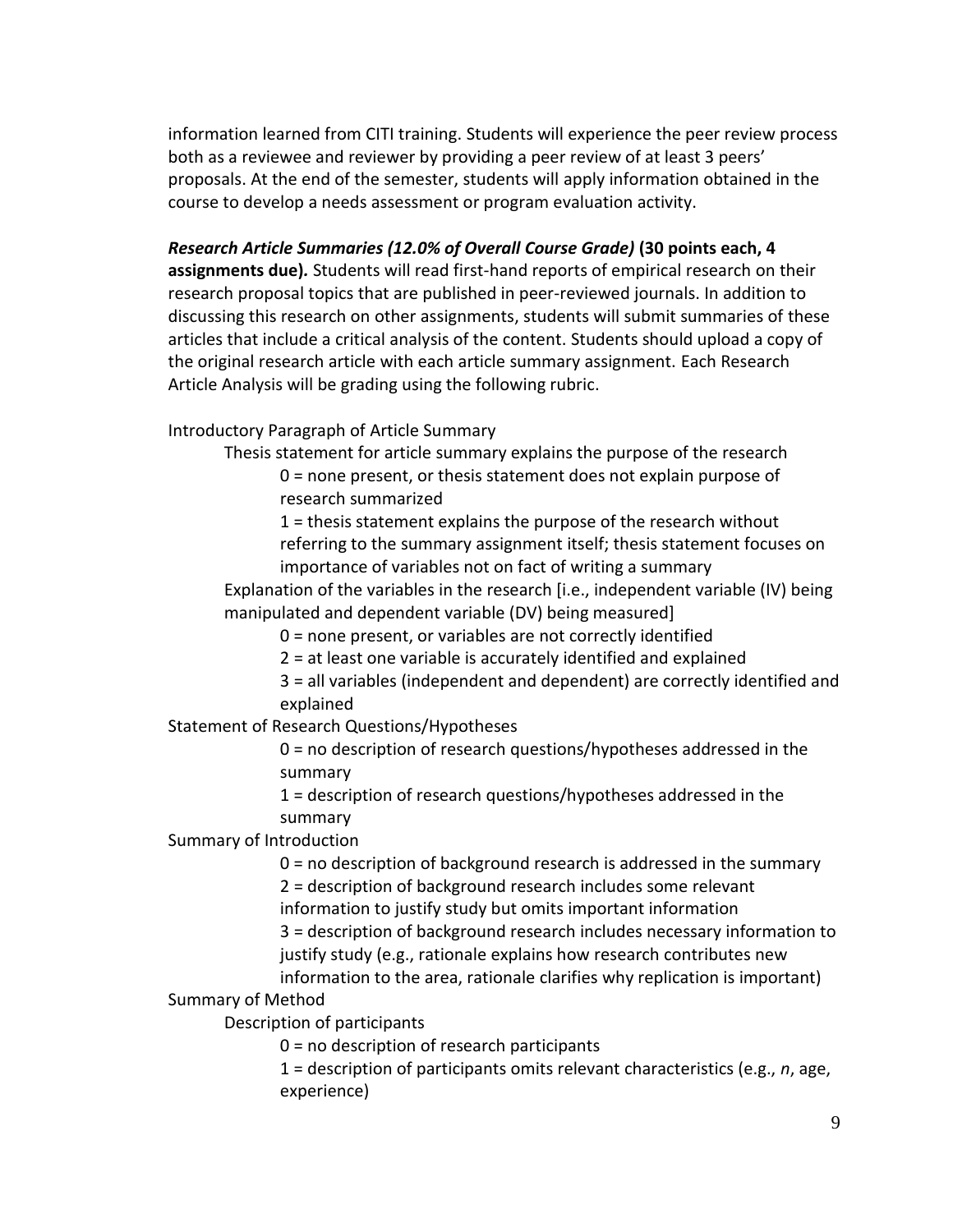2 = description of participants includes all relevant characteristics Description of procedure

0 = no description of procedure or research design

1 = description of procedure omits relevant characteristics (e.g., missing measure or step)

2 = description of procedure includes all relevant characteristics Description of assessments

0 = no description of assessments or how data was recorded to use for analysis

1 = description of assessments includes all relevant characteristics Summary of Results

Description of how the data were used to test hypotheses

0 = no description of analyses, or names of statistical tests replace description of analyses

2 = description of analyses includes some relevant information but omits relevant characteristics (e.g., tests of group means are not related to study manipulations/groups)

3 = description of analyses includes all relevant information Explanation of how the observed data relates to the research questions/hypotheses

> 0 = no explanation of outcomes, or output of statistical tests replace explanation of outcomes

2 = description of observed outcomes includes some relevant information but omits relevant characteristics (e.g., statistically significant results are not distinguished from nonsignificant ones)

3 = description of observed outcomes includes all relevant information Summary of Discussion

Explanation of conclusions

0 = no description of conclusions/generalizations of research

2 = description of conclusions includes some relevant information but

omits relevant characteristics or makes overstated claims

3 = description of conclusions includes all relevant information Limitations of study

> 0 = no description of limitations regarding research design or generalizability

1 = description of limitations includes some relevant information but omits relevant characteristics (e.g., important cautions are ignored)

2 = description of limitations includes all relevant information Independent Critical Analysis of Research

> 0 = no independent suggestions, or description restates authors' analysis 2 = novel description of study flaws or design improvements are present but are simplistic (e.g., suggests replication on a different sample) but suggestions do not address a documented gap in knowledge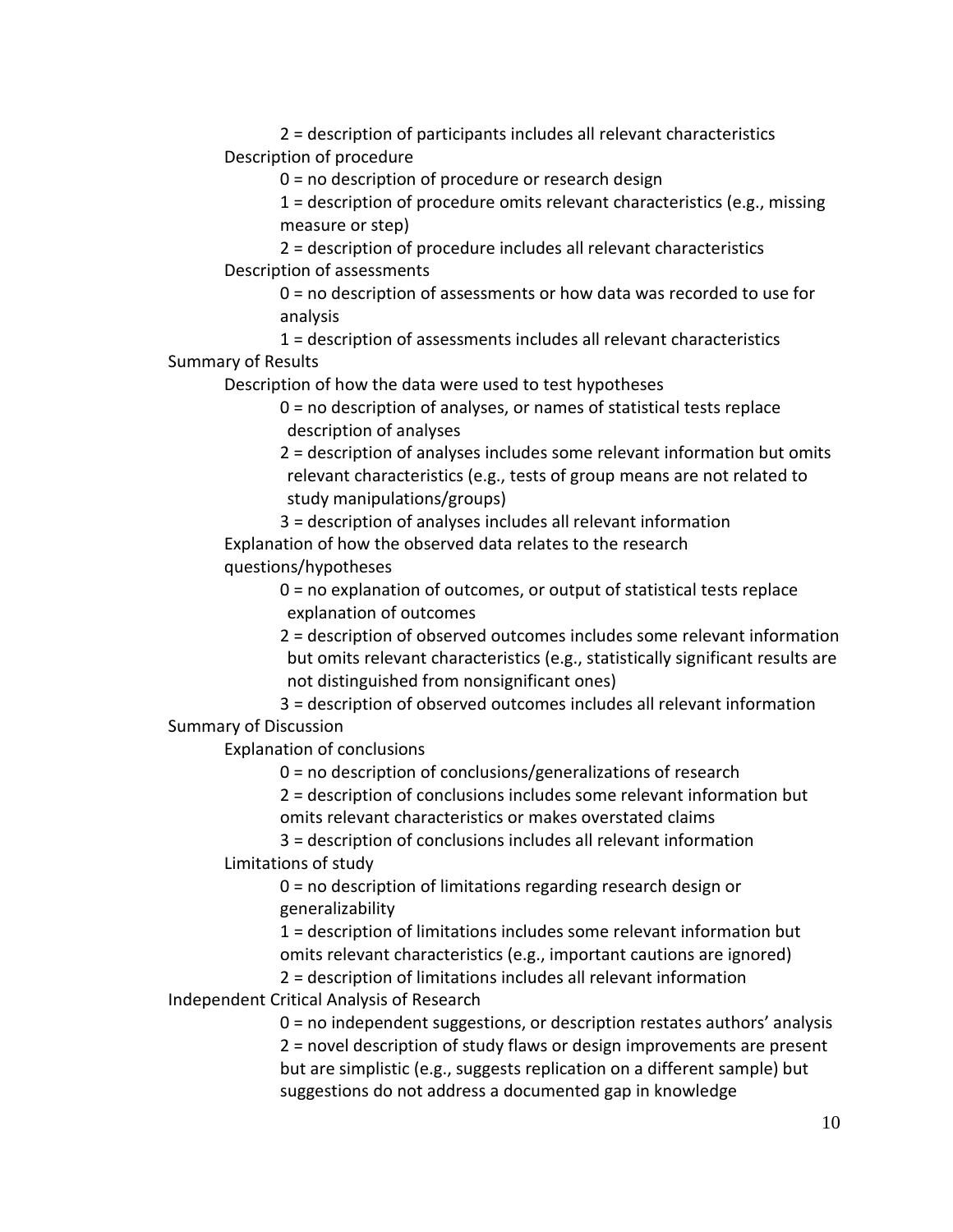3 = novel suggestions extend beyond the authors' analysis and contribute to increasing knowledge in the area (e.g., identification of flaws,

suggestions for improvement that are linked to theory)

Independent Synthesis of Research with Existing Literature

0 = no integration, or summary is not correctly placed in broader context of the field

2 = novel suggestions link the summary to the broader research context in the field but are not fully described

3 = novel suggestions extend beyond the author(s)' integration and contribute to improving knowledge in the area

APA Style Citation

0 = none present or does not conform to APA style

1 = citation is present and includes all information in proper APA style

*Proposal for a Research Project (30.0% of Overall Course Grade)*. In addition to research article summaries, students will submit several cumulative assignments as they develop a proposal for an empirical research project including a description of their topic ideas (10 points), the proposal research question description (40 points), an outline of the entire proposal (40 points), a critical review and reflection on the proposal outline (40 points), a draft of the full proposal (70 points), and a fully revised written manuscript of the research proposal (100 points). Each assignment will help students create explanations that should be integrated into the final manuscript. All feedback from the professor must be integrated into the final paper.

*Comprehensive Final Examination* **(7***.0% of Overall Course Grade)* **(70 points each, 1 assignment due).** A comprehensive final examination that includes all content discussed in the course will be given during final exam week. Students may use textbooks, notes, and other resources they have created when completing the exam. However, all exams must be completed independently. Direct all questions to the professor of the course. **Students should use a hard wired internet connection when taking any exam in Canvas.** Wireless connections "blink," and when they do, students will be logged out of the exam and not permitted to resume. If using a laptop, turn off the wireless switch. Computers should be physically plugged into the internet port on the wall with an internet cable for exams.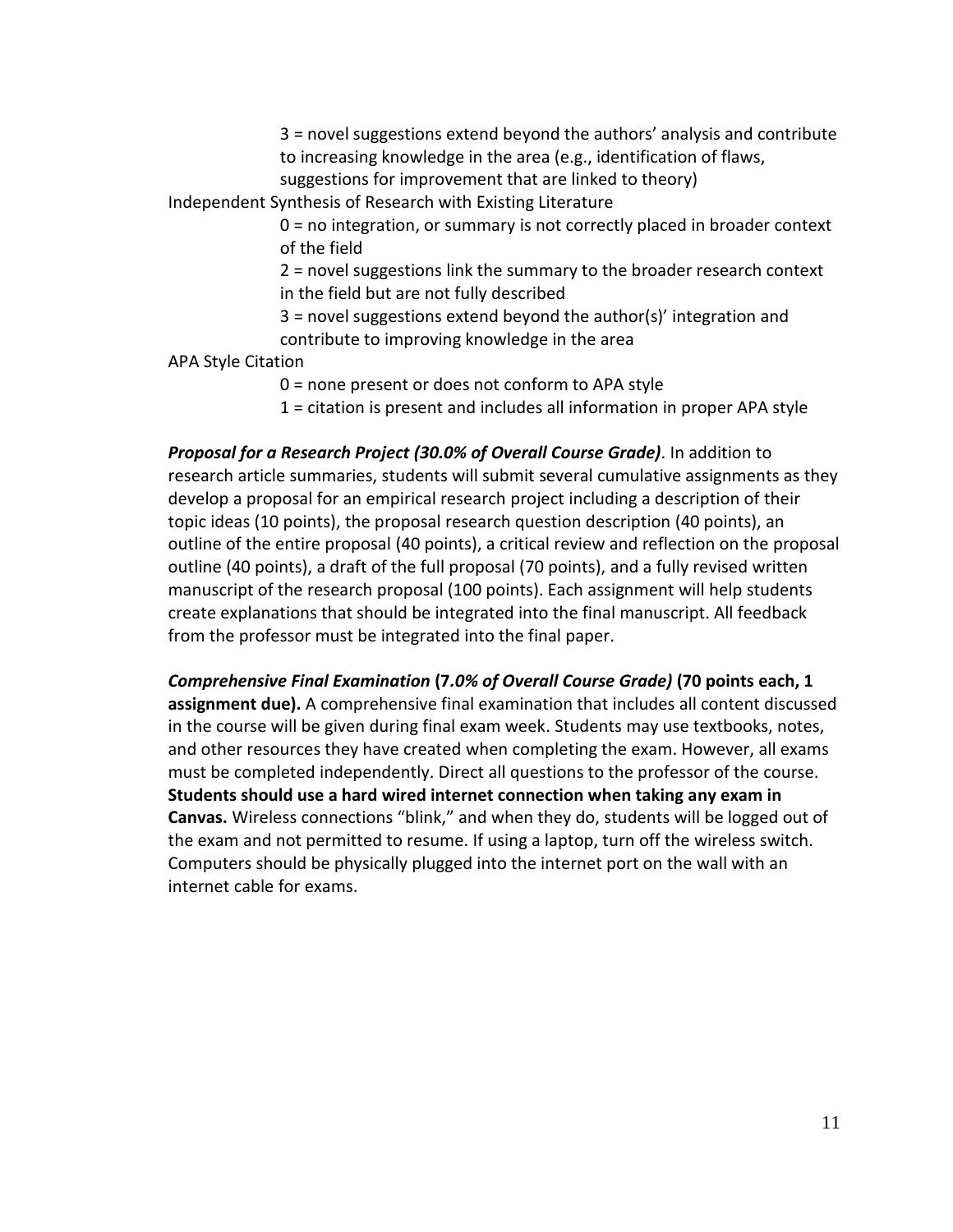#### **Grading Criteria Rubric and Conversion**

#### **Table 1 Assignments and Point Values**

| <b>Assignment</b>                  | Number Due | Points | Points Total | Percentage |
|------------------------------------|------------|--------|--------------|------------|
|                                    |            | Each   |              |            |
| <b>Concept Discussions</b>         | 14         | 10     | 140          | 14.0       |
| <b>Chapter Quizzes</b>             | 14         | 10     | 140          | 14.0       |
| <b>Ethical Writing Quiz</b>        | 1          | 40     | 40           | 4.0        |
| <b>APA Style Quiz</b>              | 1          | 40     | 40           | 4.0        |
| <b>CITI Training Certificate</b>   | 1          | 40     | 40           | 4.0        |
| <b>Article Summaries</b>           | 4          | 30     | 120          | 12.0       |
| Proposal Topic                     | 1          | 10     | 10           | 1.0        |
| <b>Proposal Research Question</b>  | 1          | 40     | 40           | 4.0        |
| Proposal Outline                   | 1          | 40     | 40           | 4.0        |
| <b>Proposal Outline Reflection</b> | 1          | 40     | 40           | 4.0        |
| Proposal Draft                     | 1          | 70     | 70           | 7.0        |
| <b>Proposal Final Version</b>      | 1          | 100    | 100          | 10.0       |
| Peer Review of Proposals           | 3          | 10     | 30           | 3.0        |
| <b>IRB Protocol Form</b>           | 1          | 40     | 40           | 4.0        |
| Needs Assessment/Program Eval      | 1          | 40     | 40           | 4.0        |
| Comprehensive Final Exam           | 1          | 70     | <u>70</u>    | 7.0        |
|                                    |            |        | 1000         | 100%       |

### **Posting of Grades**

#### *Grading Scale:*

Grades are not 'given' in this course; they are earned. Students earn grades by actively utilizing course content to learn the material and by demonstrating their grasp of subject-matter content on written assignments and exams. Grades are determined based on the percentage of points earned on each assignment and the assignment's weight toward the overall course grade.

#### **Table 2 Grades**

| <b>University Definition</b> | Percentage  |
|------------------------------|-------------|
| Excellent                    | 90-100      |
| Good                         | 80-89       |
| Fair                         | 70-79       |
| <b>Not Passing</b>           | 60-69       |
| Failing                      | 59 or below |
|                              |             |

#### *Grade Posting:*

All students' grades will be posted in the Canvas Grade Center after the assignment due date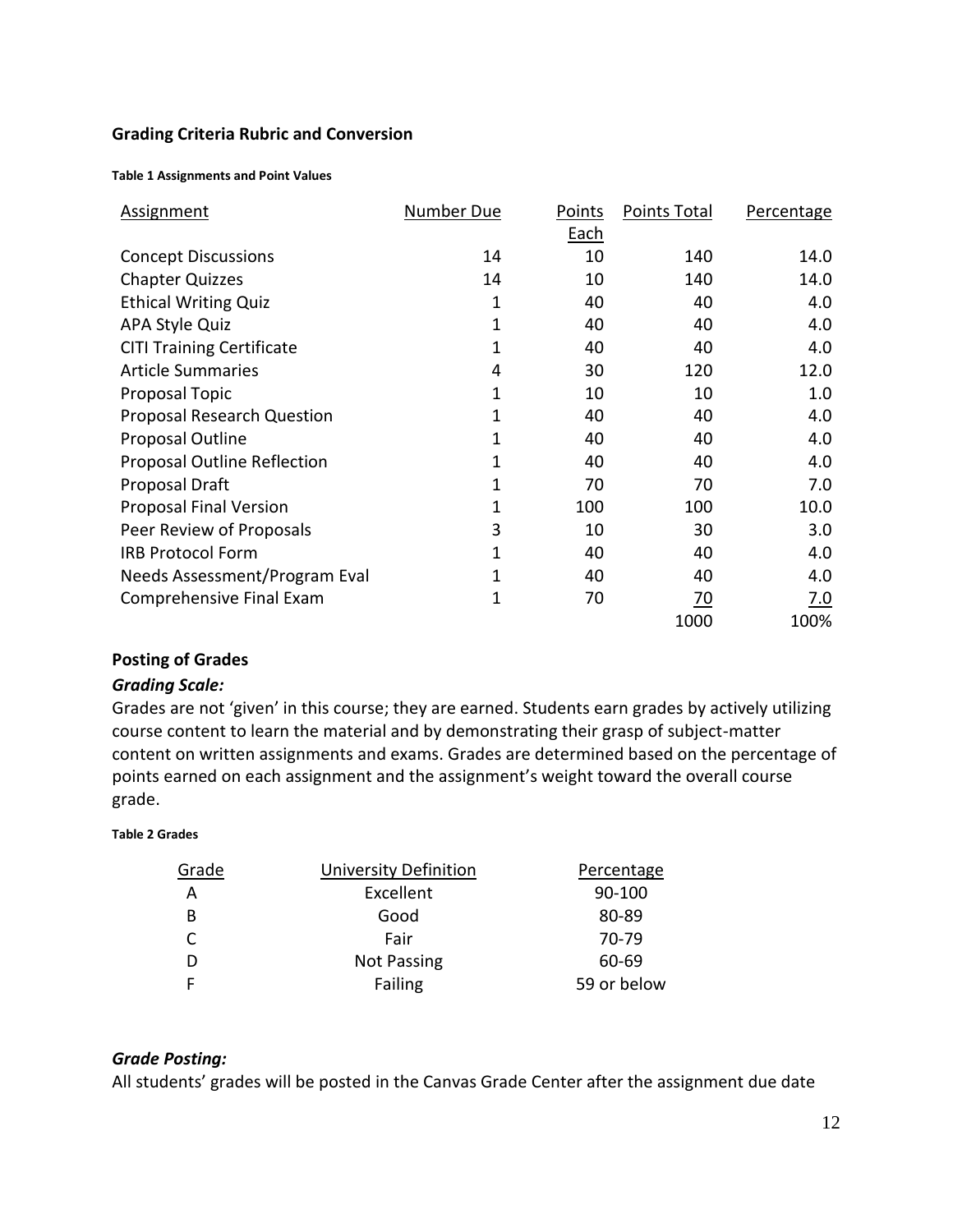has passed. On the writing assignments, the professor will begin reading, grading, and recording grades on the Monday they are due and will have all grades posted within one week. Students should regularly monitor their grades in the Canvas Grade Center, and *students should not hesitate to ask the professor about any grade or concern*.

### **Grading Policies**

Students are responsible for meeting the course requirements as scheduled for each module in the course calendar. **Assignments submitted after the due date will not receive full credit**. A 25% penalty per day will be imposed on all assignments submitted after the deadline. Specifically, assignments submitted after the deadline on the due date will receive a 25% penalty, assignments submitted more than 24 hours after the deadline will receive a 50% penalty, assignments submitted more than 48 hours after the deadline will receive a 75% penalty, and assignments submitted more than 72 hours after the deadline will receive no credit though the professor will still provide feedback on the assignment.

All assignments must be written in a student's own words. No credit will be awarded for quoted or plagiarized material on any assignment. **Quoting or paraphrasing that closely mirrors the source (textbook or other reference material) will receive no credit even if properly cited. Students must write original sentences conveying the information they have learned to the reader (i.e., paraphrasing) and properly cite the source of the information to receive credit for writing.** 

All assignments should be written in proper APA style. Students must follow the APA style guidelines provided in the *Publication Manual* and use online style resources provided by the [American Psychological Association](http://www.apastyle.org/) at www.apastyle.org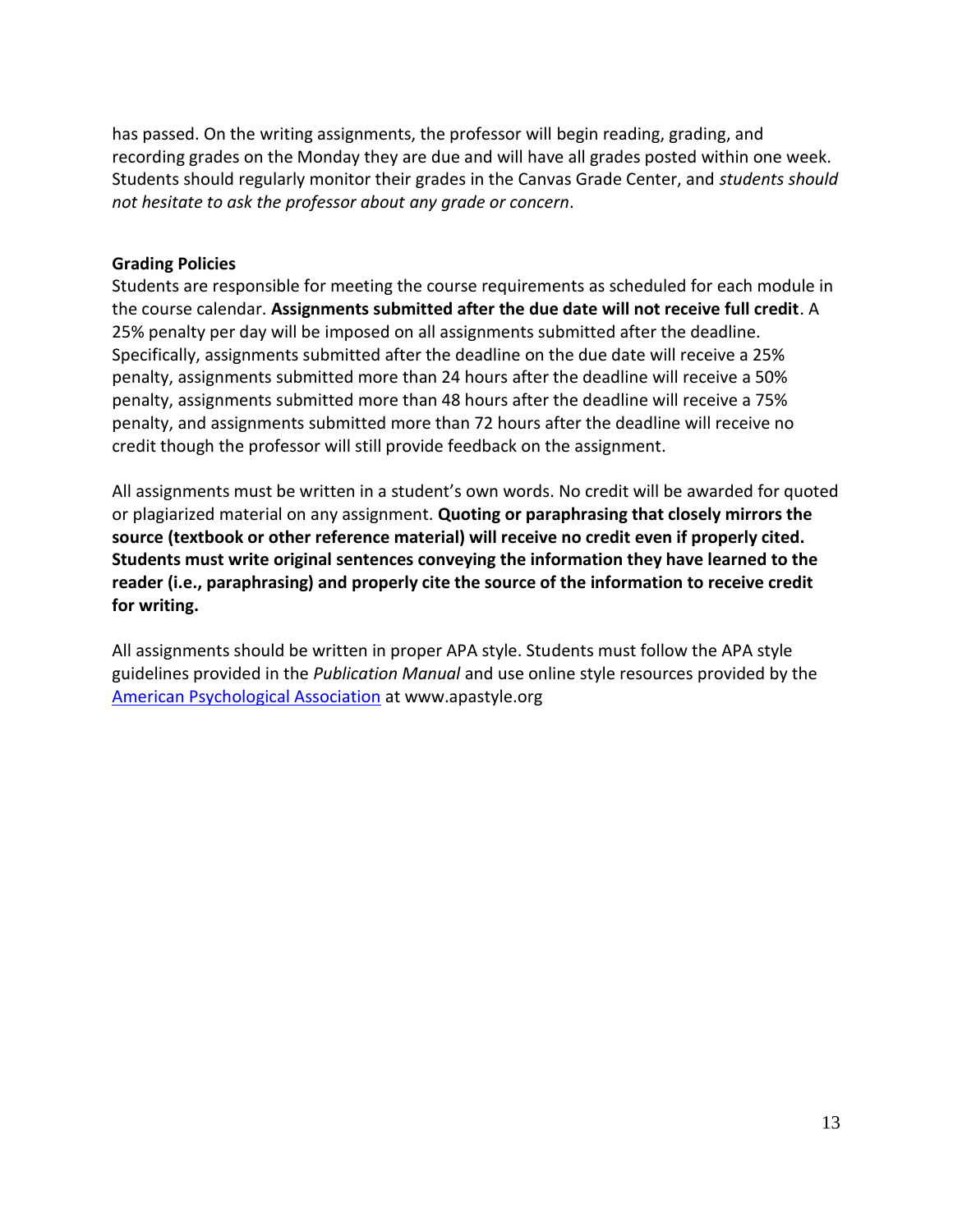#### **COURSE OUTLINE AND CALENDAR**

#### **Table 3 Course Outline and Calendar**

| Week                   | <b>Module</b>             | <b>Instructional Activities</b>      | <b>Assignments Due</b>            |
|------------------------|---------------------------|--------------------------------------|-----------------------------------|
| January 13             | <b>Getting Started</b>    | Log on to Canvas                     | All assignments are due           |
| (12:30 <sub>pm</sub> ) |                           | Establish library access from home   | by 8:00am CST on                  |
| through                | (Complete                 | Create a quiet study environment     | <b>Mondays except for initial</b> |
| January 18             | before the                | Resolve all computer difficulties    | discussion posts which            |
| (12:30am)              | semester begins.)         | Find 2 'back-up' computers           | are due by the end of the         |
|                        |                           | w/internet                           | day on Thursdays (i.e.,           |
|                        |                           |                                      | 11:59pm CST) prior to the         |
|                        |                           |                                      | close of the Module.              |
| January 18             | Module 1:                 | Read Stangor Chapter 1               | Chapter 1 Quiz                    |
| (12:30am)              | Introduction to           | <b>Write Concept Discussion</b>      | <b>Concept Discussion</b>         |
| through                | Research                  | Research and Write Proposal Topic    | <b>Proposal Topic</b>             |
| January 24             |                           | Read APA Chapter 1                   |                                   |
| (8:00am)               |                           |                                      |                                   |
| January 21             | Module 2:                 | Read Stangor Chapter 2               | Chapter 2 Quiz                    |
| (12:30am)              | Developing the            | <b>Write Concept Discussion</b>      | <b>Concept Discussion</b>         |
| through                | Research                  | <b>Read Ethical Writing Articles</b> | <b>Ethical Writing Quiz</b>       |
| January 31             | Hypothesis                | Read APA Chapter 8                   |                                   |
| (8:00am)               |                           |                                      |                                   |
| January 28             | Module 3:                 | Read Stangor Chapter 3               | Chapter 3 Quiz                    |
| (12:30am)              | <b>Ethics in Research</b> | <b>Write Concept Discussion</b>      | <b>Concept Discussion</b>         |
| through                |                           | <b>Complete CITI Training</b>        | <b>CITI Certificate</b>           |
| February 7             |                           | Research Proposal Topic              |                                   |
| (8:00am)               |                           | Read APA Chapter 5                   |                                   |
|                        |                           |                                      |                                   |
| February 4             | Module 4:                 | Read Stangor Chapter 4               | Chapter 4 Quiz                    |
| (12:30am)              | <b>Measures</b>           | <b>Write Concept Discussion</b>      | <b>Concept Discussion</b>         |
| through                |                           | Research Proposal Topic              | Article Summary 1                 |
| February 14            |                           | <b>Write Article Summary 2</b>       |                                   |
| (8:00am)               |                           |                                      |                                   |
| February 11            | Module 5:                 | Read Stangor Chapter 5               | Chapter 5 Quiz                    |
| (12:30am)              | Reliability and           | <b>Write Concept Discussion</b>      | <b>Concept Discussion</b>         |
| through                | Validity                  | Write Proposal Research Question     | Proposal Research                 |
| February 21            |                           | Read APA Chapter 3                   | Question                          |
| (8:00am)               |                           |                                      |                                   |
| February 18            | Module 6:                 | Read Stangor Chapter 6               | Chapter 6 Quiz                    |
| (12:30am)              | Surveys and               | <b>Write Concept Discussion</b>      | <b>Concept Discussion</b>         |
| through                | Sampling                  | <b>Write Article Summary 2</b>       | <b>Article Summary 2</b>          |
| February 28            |                           | Read APA Chapter 4                   |                                   |
| (8:00am)               |                           |                                      |                                   |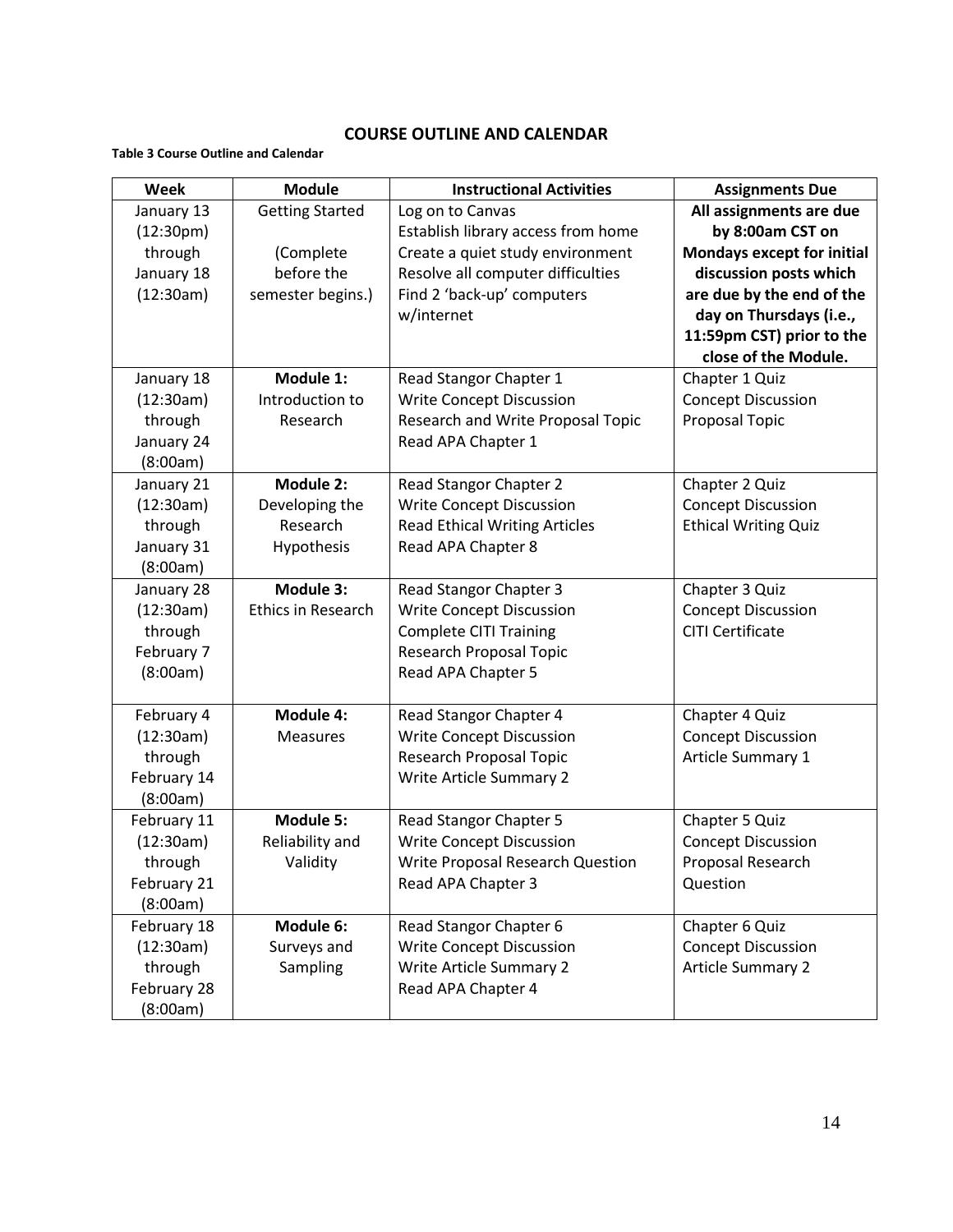| Week            | <b>Module</b>               | <b>Instructional Activities</b>    | <b>Assignments Due</b>           |
|-----------------|-----------------------------|------------------------------------|----------------------------------|
| February 25     | Module 7:                   | Read Stangor Chapter 7             | Chapter 7 Quiz                   |
| (12:30am)       | Naturalistic                | <b>Write Concept Discussion</b>    | <b>Concept Discussion</b>        |
| through         | Methods                     | <b>Write Article Summary 3</b>     | <b>Article Summary 3</b>         |
| March 7         |                             | Read APA Chapter 6                 |                                  |
| (8:00am)        |                             |                                    |                                  |
| March 4         | <b>Module 8:</b>            | Read Stangor Chapter 8             | Chapter 8 Quiz                   |
| (12:30am)       | <b>Hypothesis Testing</b>   | <b>Write Concept Discussion</b>    | <b>Concept Discussion</b>        |
| through         | and Inferential             | Write Article Summary 4            | Article Summary 4                |
| March 14        | <b>Statistics</b>           | Read APA Chapter 7                 |                                  |
| (8:00am)        |                             |                                    |                                  |
| March 14        |                             |                                    |                                  |
| through         | <b>SPRING BREAK</b>         |                                    |                                  |
| March 18        |                             |                                    |                                  |
| March 18        | Module 9:                   | Read Stangor Chapter 9             | Chapter 9 Quiz                   |
| (12:30am)       | Correlational               | <b>Write Concept Discussion</b>    | <b>Concept Discussion</b>        |
| through         | <b>Research Designs</b>     | Read APA Chapter 9, 10, 11         | <b>APA Quiz</b>                  |
| March 28        |                             |                                    |                                  |
| (8:00am)        |                             |                                    |                                  |
| March 25        | Module 10:                  | Read Stangor Chapter 10            | Chapter 10 Quiz                  |
| (12:30am)       | Experimental                | <b>Write Concept Discussion</b>    | <b>Concept Discussion</b>        |
| through         | Research: One-Way           | Read Stangor Appendix A            | Proposal Outline                 |
| April 4         | Designs                     | Write Proposal Outline             |                                  |
| (8:00am)        |                             |                                    |                                  |
|                 |                             |                                    |                                  |
| Graduation      |                             |                                    |                                  |
| Application for |                             |                                    |                                  |
| Ceremony        |                             |                                    |                                  |
| Participation   |                             |                                    |                                  |
| Deadline        |                             |                                    |                                  |
| March 25        |                             |                                    |                                  |
| April 1         | Module 11:                  | Read Stangor Chapter 11            | Chapter 11 Quiz                  |
| (12:30am)       | Experimental                | <b>Write Concept Discussion</b>    | <b>Concept Discussion</b>        |
| through         | Research: Factorial         | Critically review proposal outline | <b>Proposal Outline Critical</b> |
| April 11        | Designs                     |                                    | Reflection                       |
| (8:00am)        |                             |                                    |                                  |
| April 8         | Module 12:                  | Read Stangor Chapter 12            | Chapter 12 Quiz                  |
| (12:30am)       | Experimental<br>Control and | <b>Write Concept Discussion</b>    | <b>Concept Discussion</b>        |
| through         |                             | Write full draft of proposal       | Draft of Proposal                |
| April 18        | <b>Internal Validity</b>    |                                    |                                  |
| (8:00am)        |                             |                                    |                                  |
| April 15        | Module 13:                  | Read Stangor Chapter 13            | Chapter 13 Quiz                  |
| (12:30am)       | <b>External Validity</b>    | Write Concept Discussion           | <b>Concept Discussion</b>        |
| through         |                             | <b>Create Needs Assessment and</b> | Needs Assessment /               |
| April 25        |                             | Program Evaluation                 | Program Evaluation               |
| (8:00am)        |                             |                                    |                                  |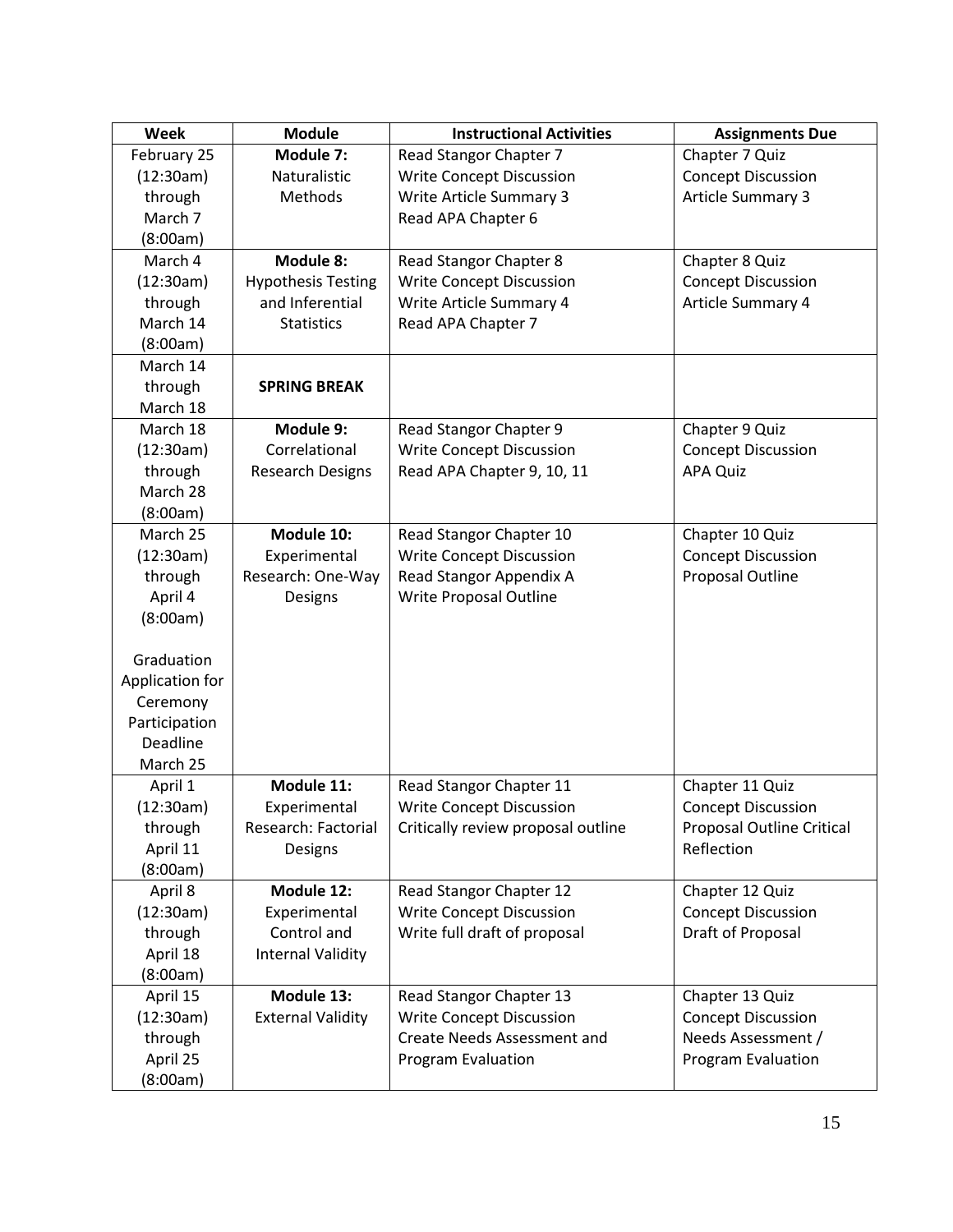| Week      | <b>Module</b>           | <b>Instructional Activities</b>   | <b>Assignments Due</b>    |
|-----------|-------------------------|-----------------------------------|---------------------------|
| April 22  | Module 14:              | Read Stangor Chapter 14           | Chapter 14 Quiz           |
| (12:30am) | Quasi-Experimental      | <b>Write Concept Discussion</b>   | <b>Concept Discussion</b> |
| through   | <b>Research Designs</b> | Revise Proposal Based on Feedback | <b>Final Proposal</b>     |
| May 2     |                         |                                   |                           |
| (8:00am)  |                         |                                   |                           |
| April 29  | Module 15:              | Read TAMUCT IRB Handbook          | <b>IRB Protocol Form</b>  |
| (12:30am) | Permission,             | Complete Peer Review of Proposals | Peer Review of Proposals  |
| through   | Peer Review,            | Read APA Chapter 12               |                           |
| May 9     | and Publication         | <b>Review Course Material</b>     |                           |
| (8:00am)  |                         |                                   |                           |
| May 9     | Module 16:              | Take Comprehensive Final Exam     | Comprehensive Final       |
| (8:00am)  | Final Exam              | (Chapters 1-14)                   | Exam                      |
| through   |                         |                                   |                           |
| May $13$  |                         |                                   |                           |
| (11:59pm) |                         |                                   |                           |

The professor reserves the right to amend this syllabus at any time. If revisions are necessary, the professor will make every effort to provide as much advanced notice as possible.

Important [University Dates:](https://www.tamuct.edu/registrar/academic-calendar.html) https://www.tamuct.edu/registrar/academic-calendar.html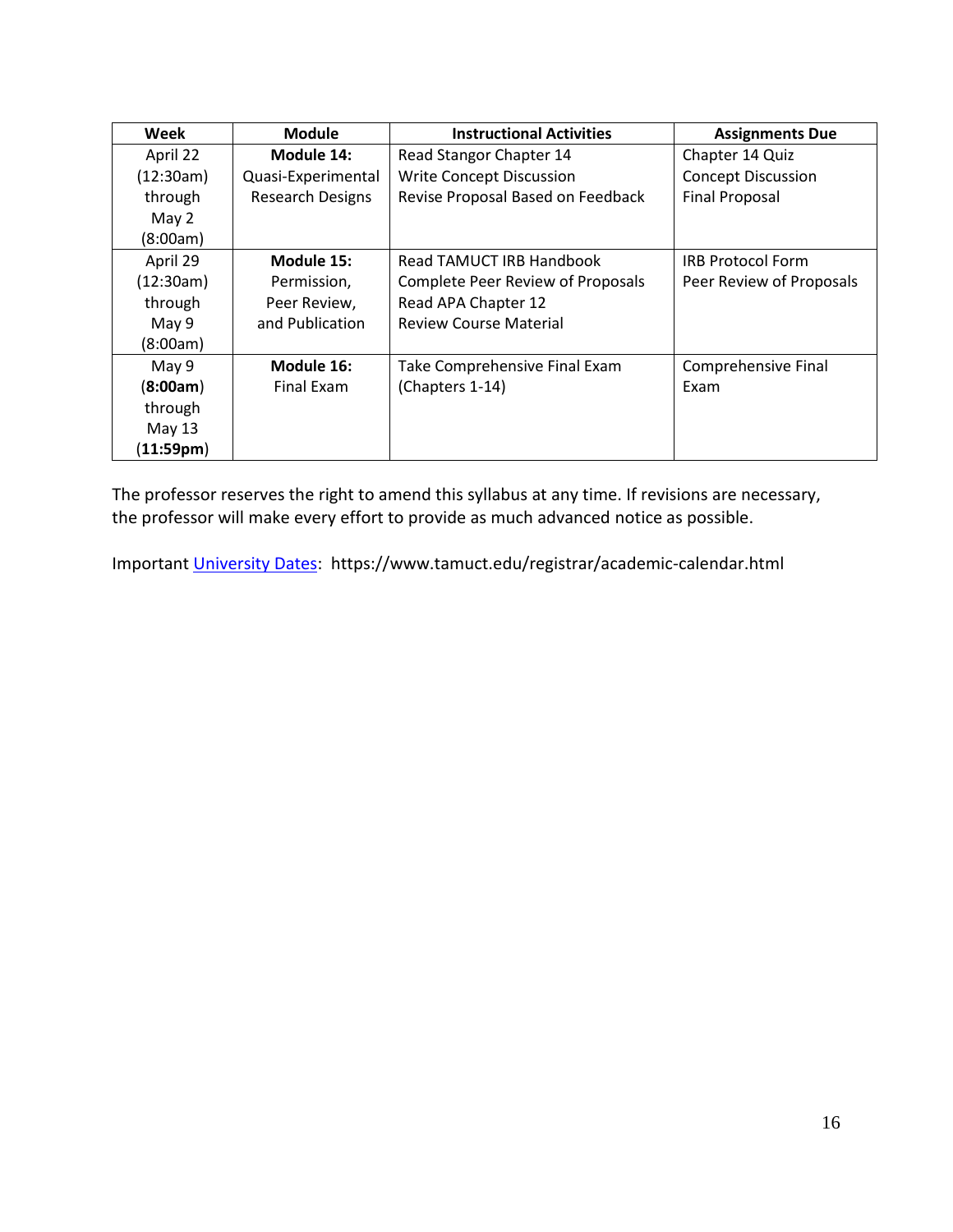#### **TECHNOLOGY REQUIREMENTS AND SUPPORT**

#### **Technology Requirements**

Students must be able to perform basic computer skills such as access the internet; log on to websites that require usernames and passwords; navigate tabs and links on web pages; open and send emails; create and send attachments; download and view attachments including Microsoft Word documents and PowerPoint slideshows; open and view streaming video; input and save information entered into online questionnaires; create, save, and upload files in widely-accessible formats (e.g., .rtf, .pdf, or .docx); copy, paste, and insert textboxes onto documents, and create folders on personal computers to organize and save completed work. Students will need reliable and frequent access to a computer and to the Internet. Students will also need a headset with a microphone (or speakers and a microphone) to listen to online resources and conduct other activities in the course.

This course will use the A&M-Central Texas Instructure Canvas learning management system. **We strongly recommend the latest versions of Chrome or Firefox browsers. Canvas no longer supports any version of Internet Explorer.**

Logon to A&M-Central Texas Canvas [https://tamuct.instructure.com/] or access Canvas through the TAMUCT Online link in myCT [https://tamuct.onecampus.com/]. You will log in through our Microsoft portal.

Username: Your MyCT email address. Password: Your MyCT password

#### **Canvas Support**

Use the Canvas Help link, located at the bottom of the left-hand menu, for issues with Canvas. You can select "Chat with Canvas Support," submit a support request through "Report a Problem," or call the Canvas support line: 1-844-757-0953.

For issues related to course content and requirements, contact your instructor.

#### **Online Proctored Testing**

A&M-Central Texas uses Proctorio for online identity verification and proctored testing. This service is provided at no direct cost to students. If the course requires identity verification or proctored testing, the technology requirements are: Any computer meeting the minimum computing requirements, plus web camera, speaker, and microphone (or headset). Proctorio also requires the Chrome web browser with their custom plug in.

#### **Other Technology Support**

For log-in problems, students should contact Help Desk Central. 24 hours a day, 7 days a week:

Email: [helpdesk@tamu.edu](mailto:helpdesk@tamu.edu) Phone: (254) 519-5466 [Web Chat:](http://hdc.tamu.edu/) [http://hdc.tamu.edu] *Please let the support technician know you are an A&M-Central Texas student.*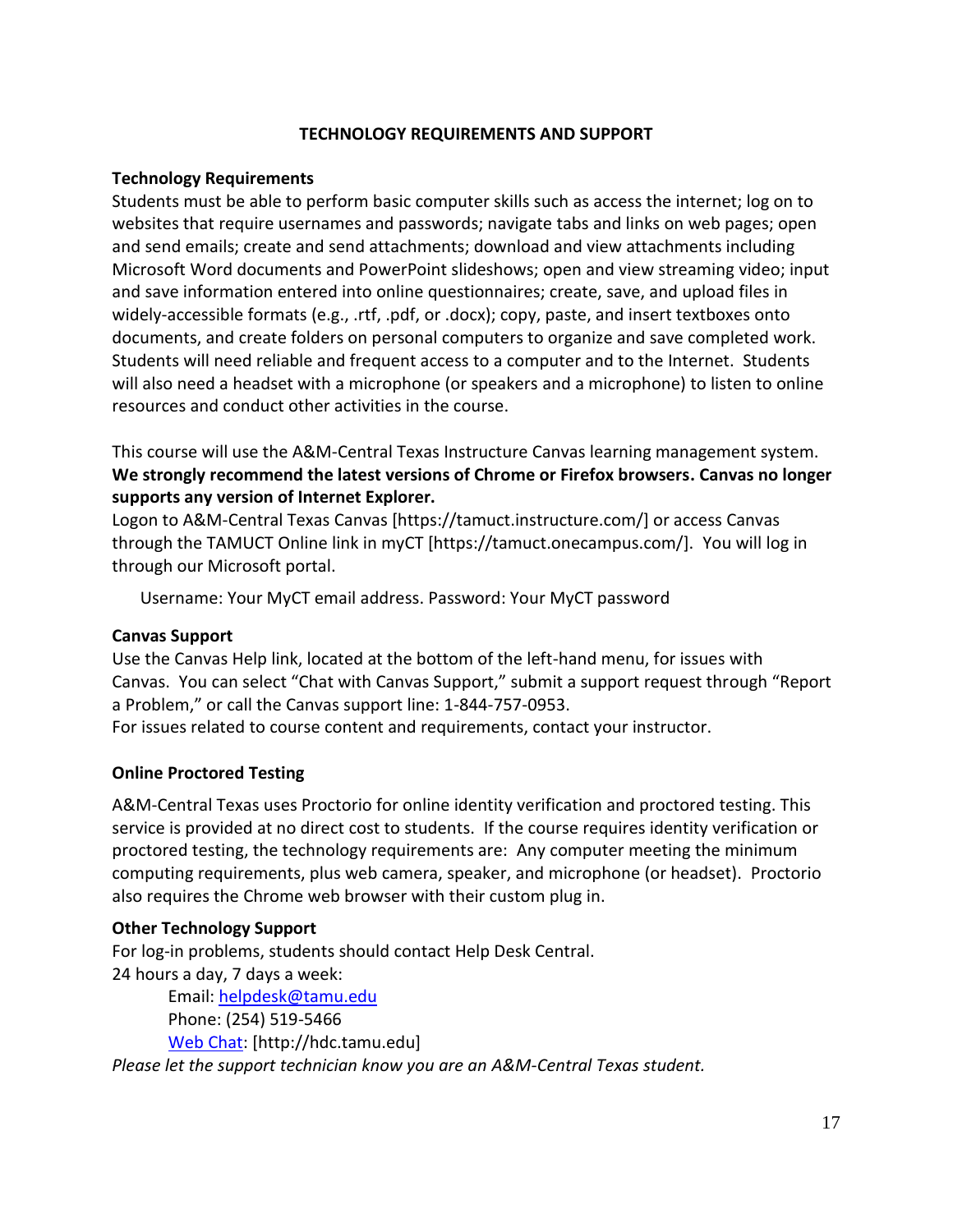### **UNIVERSITY RESOURCES, PROCEDURES, AND GUIDELINES**

#### **Drop Policy**

If you discover that you need to drop this class, you must complete the [Drop Request](https://dynamicforms.ngwebsolutions.com/casAuthentication.ashx?InstID=eaed95b9-f2be-45f3-a37d-46928168bc10&targetUrl=https%3A%2F%2Fdynamicforms.ngwebsolutions.com%2FSubmit%2FForm%2FStart%2F53b8369e-0502-4f36-be43-f02a4202f612) Dynamic Form through Warrior Web.

[https://dynamicforms.ngwebsolutions.com/casAuthentication.ashx?InstID=eaed95b9-f2be-45f3-a37d-

46928168bc10&targetUrl=https%3A%2F%2Fdynamicforms.ngwebsolutions.com%2FSubmit%2F Form%2FStart%2F53b8369e-0502-4f36-be43-f02a4202f612].

Faculty cannot drop students; this is always the responsibility of the student. The Registrar's Office will provide a deadline on the Academic Calendar for which the form must be completed. Once you submit the completed form to the Registrar's Office, you must go into Warrior Web and confirm that you are no longer enrolled. If you still show as enrolled, FOLLOW-UP with the Registrar's Office immediately. You are to attend class until the procedure is complete to avoid penalty for absence. Should you miss the drop deadline or fail to follow the procedure, you will receive an F in the course, which may affect your financial aid and/or VA educational benefits.

#### **Academic Integrity**

Texas A&M University-Central Texas values the integrity of the academic enterprise and strives for the highest standards of academic conduct. A&M-Central Texas expects its students, faculty, and staff to support the adherence to high standards of personal and scholarly conduct to preserve the honor and integrity of the creative community. Any deviation by students from this expectation may result in a failing grade for the assignment and potentially a failing grade for the course. All academic misconduct concerns will be referred to the Office of Student Conduct. When in doubt on collaboration, citation, or any issue, please contact your instructor before taking a course of action.

For more [information](https://nam04.safelinks.protection.outlook.com/?url=https%3A%2F%2Fwww.tamuct.edu%2Fstudent-affairs%2Fstudent-conduct.html&data=04%7C01%7Clisa.bunkowski%40tamuct.edu%7Ccfb6e486f24745f53e1a08d910055cb2%7C9eed4e3000f744849ff193ad8005acec%7C0%7C0%7C637558437485252160%7CUnknown%7CTWFpbGZsb3d8eyJWIjoiMC4wLjAwMDAiLCJQIjoiV2luMzIiLCJBTiI6Ik1haWwiLCJXVCI6Mn0%3D%7C1000&sdata=yjftDEVHvLX%2FhM%2FcFU0B99krV1RgEWR%2BJ%2BhvtoR6TYk%3D&reserved=0) regarding the Student Conduct process, [https://www.tamuct.edu/student-affairs/student-conduct.html].

If you know of potential honor violations by other students, you may [submit](https://nam04.safelinks.protection.outlook.com/?url=https%3A%2F%2Fcm.maxient.com%2Freportingform.php%3FTAMUCentralTexas%26layout_id%3D0&data=04%7C01%7Clisa.bunkowski%40tamuct.edu%7Ccfb6e486f24745f53e1a08d910055cb2%7C9eed4e3000f744849ff193ad8005acec%7C0%7C0%7C637558437485262157%7CUnknown%7CTWFpbGZsb3d8eyJWIjoiMC4wLjAwMDAiLCJQIjoiV2luMzIiLCJBTiI6Ik1haWwiLCJXVCI6Mn0%3D%7C1000&sdata=CXGkOa6uPDPX1IMZ87z3aZDq2n91xfHKu4MMS43Ejjk%3D&reserved=0) a report, [https://cm.maxient.com/reportingform.php?TAMUCentralTexas&layout\_id=0].

#### **Academic Accommodations**

At Texas A&M University-Central Texas, we value an inclusive learning environment where every student has an equal chance to succeed and has the right to a barrier-free education. The Warrior Center for Student Success, Equity and Inclusion is responsible for ensuring that students with a disability receive equal access to the university's programs, services and activities. If you believe you have a disability requiring reasonable accommodations, please contact the Office of Access and Inclusion, WH-212; or call (254) 501-5836. Any information you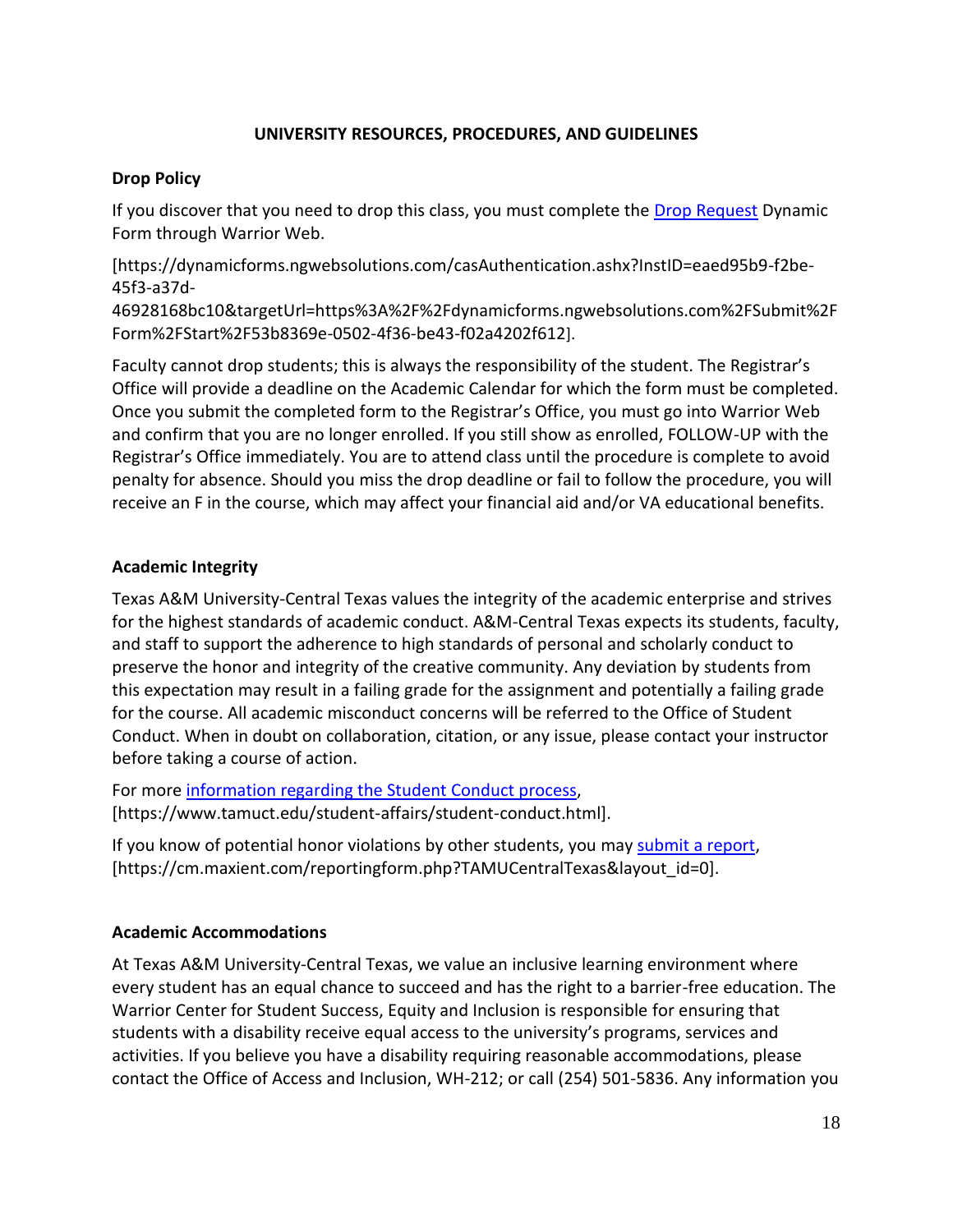provide is private and confidential and will be treated as such.

For more information, please visit our [Access & Inclusion](https://tamuct.instructure.com/courses/717) Canvas page (log-in required) [https://tamuct.instructure.com/courses/717]

### **Important information for Pregnant and/or Parenting Students**

Texas A&M University-Central Texas supports students who are pregnant and/or parenting. In accordance with requirements of Title IX and related guidance from US Department of Education's Office of Civil Rights, the Dean of Student Affairs' Office can assist students who are pregnant and/or parenting in seeking accommodations related to pregnancy and/or parenting. Students should seek out assistance as early in the pregnancy as possible. For more information, please visit [Student Affairs](https://www.tamuct.edu/student-affairs/pregnant-and-parenting-students.html) [https://www.tamuct.edu/student-affairs/pregnantand-parenting-students.html]. Students may also contact the institution's Title IX Coordinator. If you would like to read more about these [requirements and guidelines](http://www2.ed.gov/about/offices/list/ocr/docs/pregnancy.pdf) online, please visit the website [http://www2.ed.gov/about/offices/list/ocr/docs/pregnancy.pdf].

Title IX of the Education Amendments Act of 1972 prohibits discrimination on the basis of sex and gender–including pregnancy, parenting, and all related conditions. A&M-Central Texas is able to provide flexible and individualized reasonable accommodation to pregnant and parenting students. All pregnant and parenting students should contact the Associate Dean in the Division of Student Affairs at (254) 501-5909 to seek out assistance. Students may also contact the University's Title IX Coordinator.

# **Tutoring**

Tutoring is available to all A&M-Central Texas students, both virtually and in-person. Student success coaching is available online upon request.

If you have a question, are interested in becoming a tutor, or in need of success coaching contact the Warrior Center for Student Success, Equity and Inclusion at (254) 501-5836, visit the Warrior Center at 212 Warrior Hall, or by emailing [WarriorCenter@tamuct.edu.](mailto:WarriorCenter@tamuct.edu)

To schedule tutoring sessions and view tutor availability, please visit Tutor [Matching](https://tutormatchingservice.com/TAMUCT) [Services](https://tutormatchingservice.com/TAMUCT) [https://tutormatchingservice.com/TAMUCT] or visit the Tutoring Center in 111 Warrior Hall.

Chat live with a remote tutor 24/7 for almost any subject from on your computer! Tutor.com is an online tutoring platform that enables A&M-Central Texas students to log in and receive online tutoring support at no additional cost. This tool provides tutoring in over 40 subject areas except writing support. Access Tutor.com through Canvas.

#### **University Writing Center**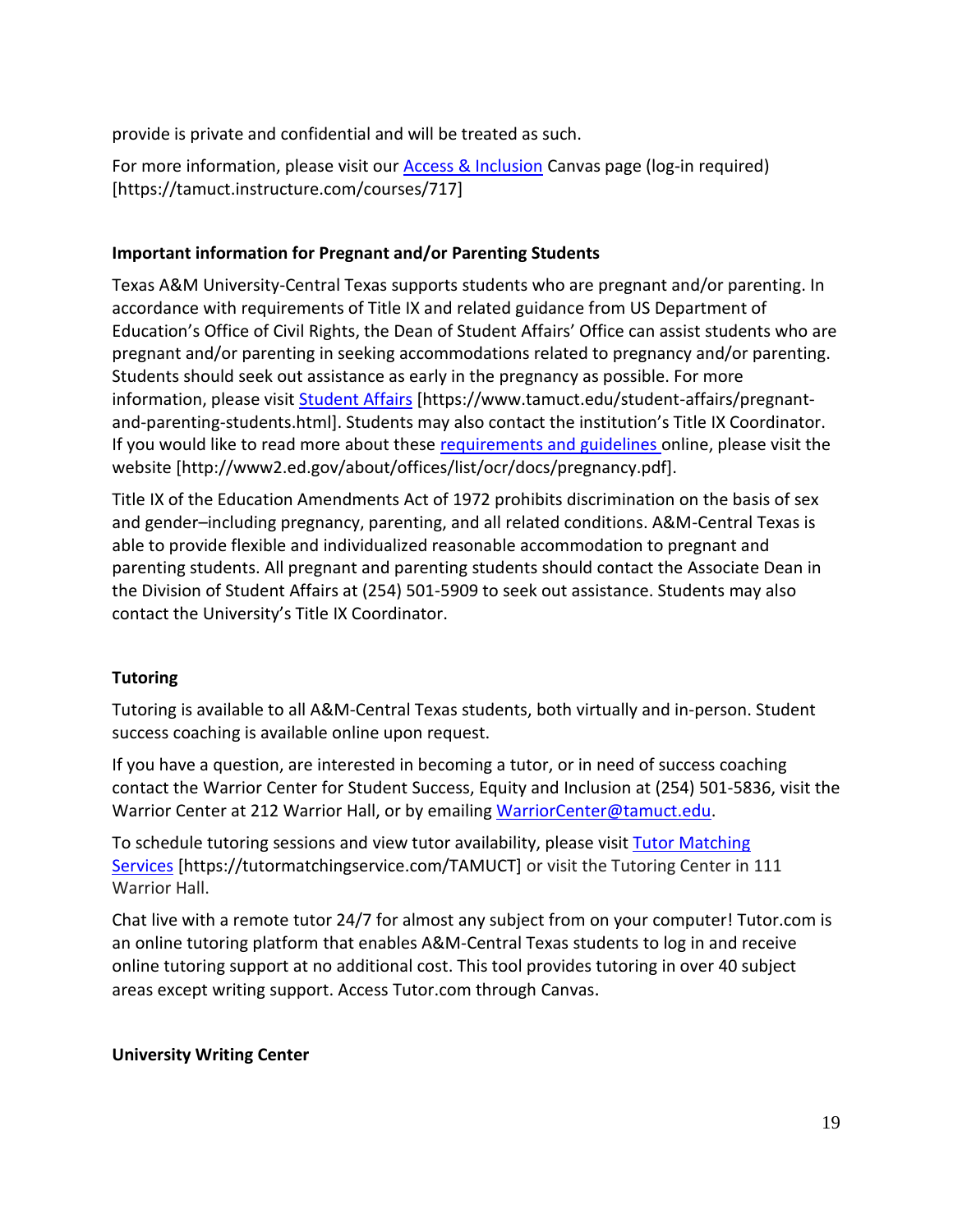University Writing Center: Located in Warrior Hall 416, the University Writing Center (UWC) at Texas A&M University–Central Texas (A&M–Central Texas) is a free service open to all A&M– Central Texas students. For the Spring 2022 semester, the hours of operation are from 10:00 a.m.-5:00 p.m. Monday thru Thursday in Warrior Hall 416 (with online tutoring available every hour as well) with satellite hours available online only Monday thru Thursday from 6:00-9:00 p.m. and Saturday 12:00-3:00 p.m.

Tutors are prepared to help writers of all levels and abilities at any stage of the writing process. While tutors will not write, edit, or grade papers, they will assist students in developing more effective composing practices. By providing a practice audience for students' ideas and writing, our tutors highlight the ways in which they read and interpret students' texts, offering guidance and support throughout the various stages of the writing process. In addition, students may work independently in the UWC by checking out a laptop that runs the Microsoft Office suite and connects to WIFI, or by consulting our resources on writing, including all of the relevant style guides. Whether you need help brainstorming ideas, organizing an essay, proofreading, understanding proper citation practices, or just want a quiet place to work, the UWC is here to help!

Students may arrange a one-to-one session with a trained and experienced writing tutor by making an appointment via [WCOnline](https://tamuct.mywconline.com/) [https://tamuct.mywconline.com/]. In addition, you can email Dr. Bruce Bowles Jr. at bruce.bowles@tamuct.edu if you have any questions about the UWC, need any assistance with scheduling, or would like to schedule a recurring appointment with your favorite tutor by making an appointment via [WCOnline](https://tamuct.mywconline.com/) [https://tamuct.mywconline.com/]. In addition, you can email Dr. Bruce Bowles Jr. at bruce.bowles@tamuct.edu if you have any questions about the UWC, need any assistance with scheduling, or would like to schedule a recurring appointment with your favorite tutor.

#### **University Library**

The University Library provides many services in support of research across campus and at a distance. We offer over 200 electronic databases containing approximately 400,000 eBooks and 82,000 journals, in addition to the 96,000 items in our print collection, which can be mailed to students who live more than 50 miles from campus. Research guides for each subject taught at A&M-Central Texas are available through our website to help students navigate these resources. On campus, the library offers technology including cameras, laptops, microphones, webcams, and digital sound recorders.

Research assistance from a librarian is also available 24 hours a day through our online chat service, and at the reference desk when the library is open. Research sessions can be scheduled for more comprehensive assistance, and may take place virtually through WebEx, Microsoft Teams or in-person at the library. Schedule an [appointment](https://nam04.safelinks.protection.outlook.com/?url=https%3A%2F%2Ftamuct.libcal.com%2Fappointments%2F%3Fg%3D6956&data=04%7C01%7Clisa.bunkowski%40tamuct.edu%7Cde2c07d9f5804f09518008d9ab7ba6ff%7C9eed4e3000f744849ff193ad8005acec%7C0%7C0%7C637729369835011558%7CUnknown%7CTWFpbGZsb3d8eyJWIjoiMC4wLjAwMDAiLCJQIjoiV2luMzIiLCJBTiI6Ik1haWwiLCJXVCI6Mn0%3D%7C3000&sdata=KhtjgRSAw9aq%2FoBsB6wyu8b7PSuGN5EGPypzr3Ty2No%3D&reserved=0)

[here](https://nam04.safelinks.protection.outlook.com/?url=https%3A%2F%2Ftamuct.libcal.com%2Fappointments%2F%3Fg%3D6956&data=04%7C01%7Clisa.bunkowski%40tamuct.edu%7Cde2c07d9f5804f09518008d9ab7ba6ff%7C9eed4e3000f744849ff193ad8005acec%7C0%7C0%7C637729369835011558%7CUnknown%7CTWFpbGZsb3d8eyJWIjoiMC4wLjAwMDAiLCJQIjoiV2luMzIiLCJBTiI6Ik1haWwiLCJXVCI6Mn0%3D%7C3000&sdata=KhtjgRSAw9aq%2FoBsB6wyu8b7PSuGN5EGPypzr3Ty2No%3D&reserved=0) [https://tamuct.libcal.com/appointments/?g=6956]. Assistance may cover many topics, including how to find articles in peer-reviewed journals, how to cite resources, and how to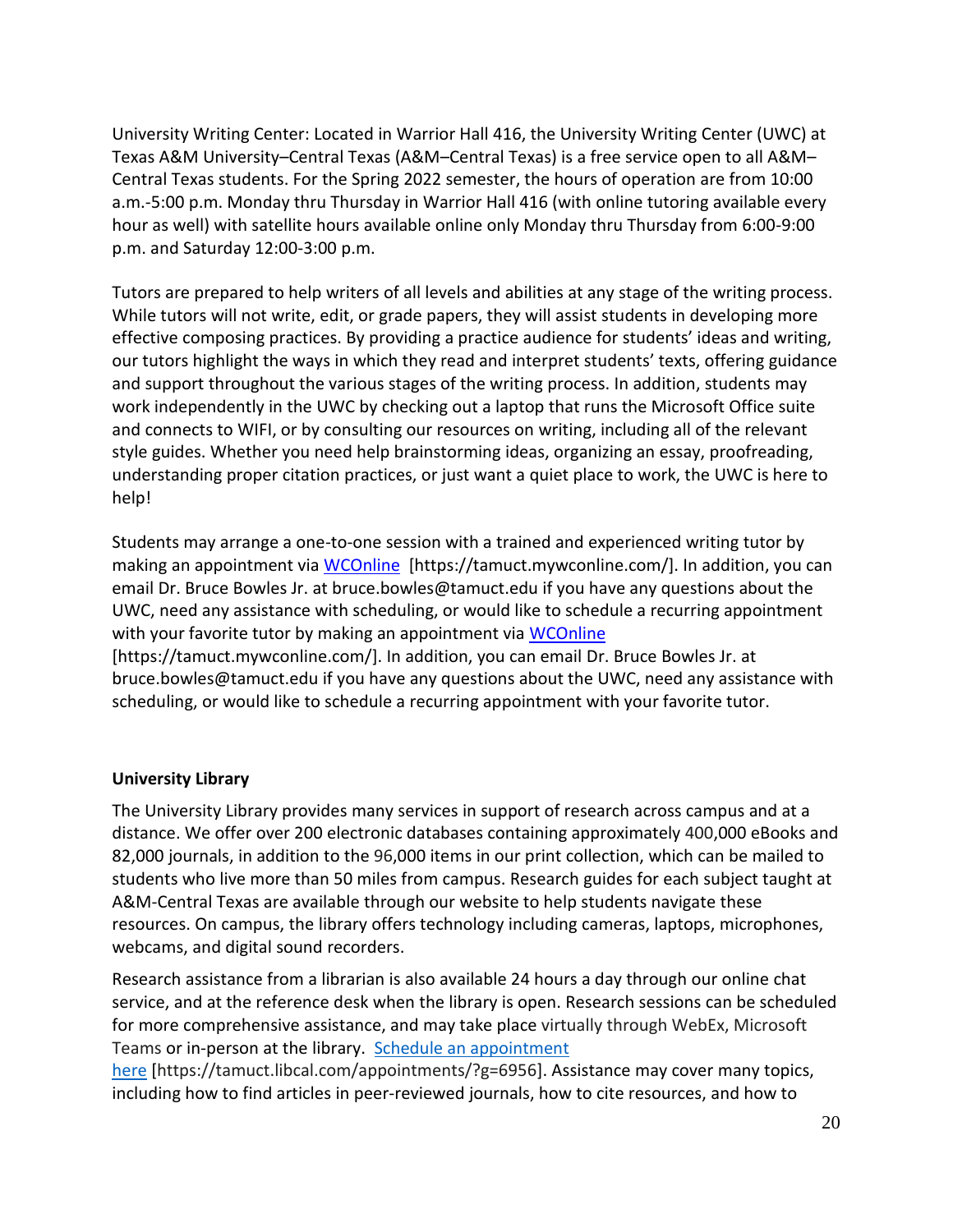piece together research for written assignments.

Our 27,000-square-foot facility on the A&M-Central Texas main campus includes student lounges, private study rooms, group work spaces, computer labs, family areas suitable for all ages, and many other features. Services such as interlibrary loan, TexShare, binding, and laminating are available. The library frequently offers workshops, tours, readings, and other events. For more information, please visit our Library [website](https://nam04.safelinks.protection.outlook.com/?url=https%3A%2F%2Ftamuct.libguides.com%2Findex&data=04%7C01%7Clisa.bunkowski%40tamuct.edu%7C7d8489e8839a4915335f08d916f067f2%7C9eed4e3000f744849ff193ad8005acec%7C0%7C0%7C637566044056484222%7CUnknown%7CTWFpbGZsb3d8eyJWIjoiMC4wLjAwMDAiLCJQIjoiV2luMzIiLCJBTiI6Ik1haWwiLCJXVCI6Mn0%3D%7C1000&sdata=2R755V6rcIyedGrd4Os5rkgn1PvhHKU3kUV1vBKiHFo%3D&reserved=0) [http://tamuct.libguides.com/index].

# **Sexual Violence at A&M-Central Texas**

Sexual violence is a serious safety, social justice, and public health issue. The university offers support for anyone struggling with these issues. University faculty are mandated reporters, so if someone discloses that they were sexually assaulted (or a victim of Domestic/Dating Violence or Stalking) while a student at TAMUCT, faculty members are required to inform the Title IX Office. If you want to discuss any of these issues confidentially, you can do so through Student Wellness and Counseling (254-501-5955) located on the second floor of Warrior Hall (207L).

Sexual violence can occur on our campus because predators often feel emboldened, and victims often feel silenced or shamed. It is incumbent on ALL of us to find ways to actively create environments that tell predators we don't agree with their behaviors and tell survivors we will support them. Your actions matter. Don't be a bystander; be an agent of change. For additional information on campus policy and resources visit the **Title IX webpage** [\[https://www.tamuct.edu/compliance/titleix.html\]](https://www.tamuct.edu/compliance/titleix.html).

#### **Behavioral Intervention**

Texas A&M University-Central Texas cares about the safety, health, and well-being of its students, faculty, staff, and community. If you are aware of individuals for whom you have a concern, please make a referral to the Behavioral Intervention Team. Referring your concern shows you care. You can complete the [referral](https://cm.maxient.com/reportingform.php?TAMUCentralTexas&layout_id=2) online

[https://cm.maxient.com/reportingform.php?TAMUCentralTexas&layout\_id=2].

Anonymous referrals are accepted. Please see the [Behavioral Intervention Team](https://www.tamuct.edu/bit) website for more information [https://www.tamuct.edu/bit]. If a person's behavior poses an imminent threat to you or another, contact 911 or A&M-Central Texas University Police at 254-501-5805.

#### **INSTRUCTOR POLICIES**

#### **Course Calendar**

Carefully examine the Course Calendar. Note that each Module will be available to students for 10 days with the exception of Module 1, which opens on the first day of the semester. Each Module (except Module 1) opens on a Friday at 12:30am CST, and Module assignments are due 10 days later on Monday morning by 8:00am CST. Students should have all assignments submitted for each Module well before the deadlines. **Assignments submitted after the deadline will not receive full credit.**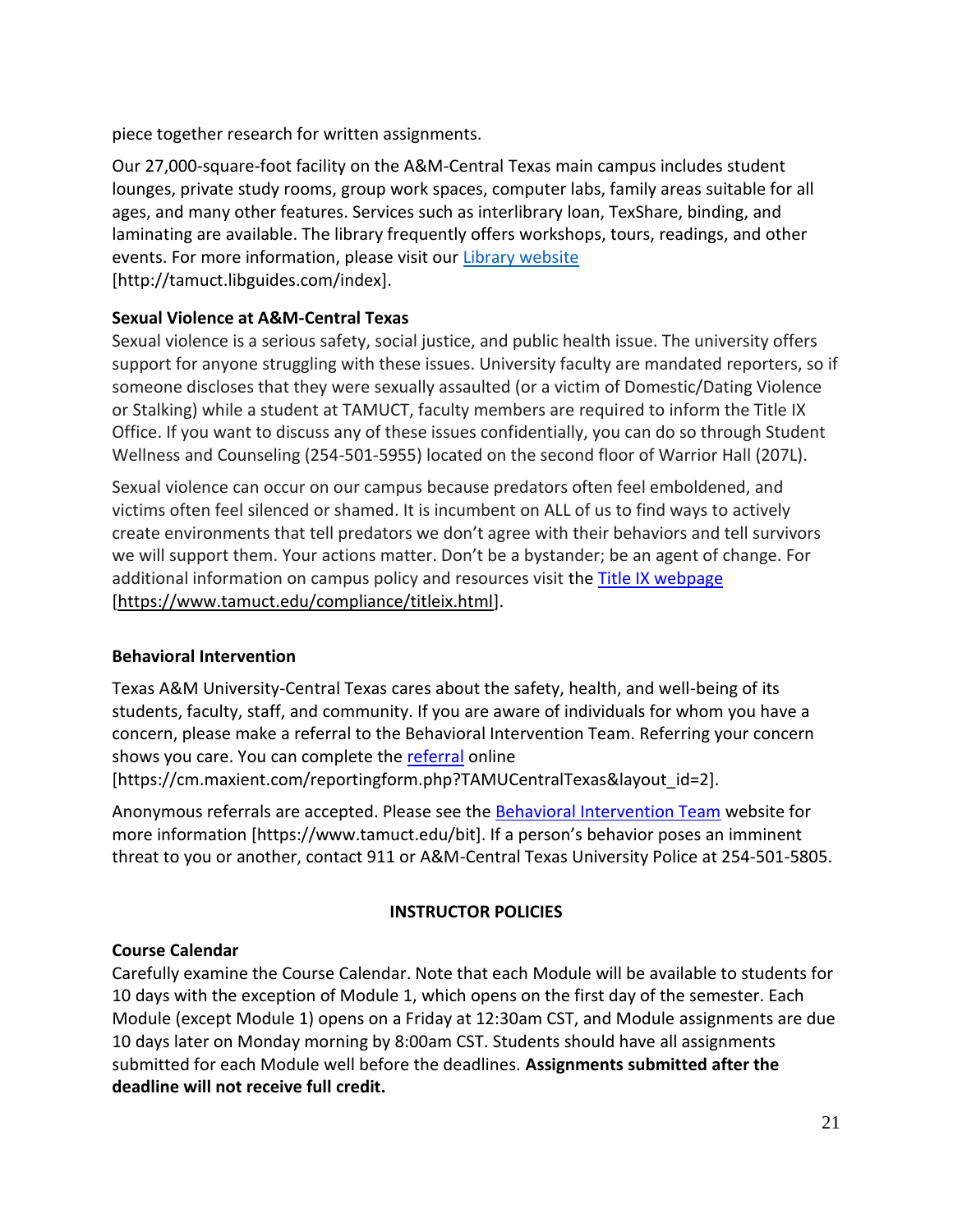When planning study time, students should realize that the upcoming Module opens before the current Module closes, so a portion of the 10 days that each Module is available overlaps with another Module. Students should plan accordingly and realize they do not have 10 days to devote to each Module exclusively. However, a 10-day period of availability, instead of a oneweek period, allows students greater flexibility to plan their coursework and still complete their assignments on time should an unexpected emergency arise.

Students should also realize that the professor will not be available on the weekends to answer questions. Therefore, students should not plan to complete and submit work on the weekend before it is due. Instead, students should begin each Module the first weekend it opens so that students can seek the professor's assistance during the week and submit accurate assignments well before the deadline.

# **Recommended Academic Strategies**

- 1. Complete the 'Getting Started' tasks on the course calendar before the first day of class. Students should have two 'back-up' computers located before the course begins so they can concentrate on completing coursework even in the event of technical difficulties.
- 2. Be realistic about the time you must devote to the course. You should set aside a *minimum* of **9 hours each week for the next 16 weeks to devote to this course.**
	- a. According to the federal definition of a credit hour and our **accreditation** [requirements](http://www.sacscoc.org/subchg/policy/CreditHours.pdf), students should spend "not less than one hour of classroom or direct faculty instruction and a minimum of two hours out of class…for one semester hour of credit"

(http://www.sacscoc.org/subchg/policy/CreditHours.pdf). Because this is a 3-credit hour class, students should be spending at least 9 hours on coursework per week. Bear in mind that this guideline is for an average class. Many students find research methods to be a difficult course, so you may require *significantly more time* to grasp the concepts and complete the assignments.

- b. We know from research that spaced practice is better than massed practice when learning new information. Thus, spending 2 hours a day for 5 days a week on coursework is better for your learning and your grade than 'pulling an all-nighter.' Adjust your schedule accordingly.
- c. Begin each module the day it opens. The course requirements are too timedemanding and labor-intensive to wait until the last day assignments are due to begin work.
- 3. Follow the sequence of instruction. Gaining a full, independent understanding of the content is absolutely critical in an online course, and the sequence of instruction provides diverse activities based on sound educational practice to meet this goal.